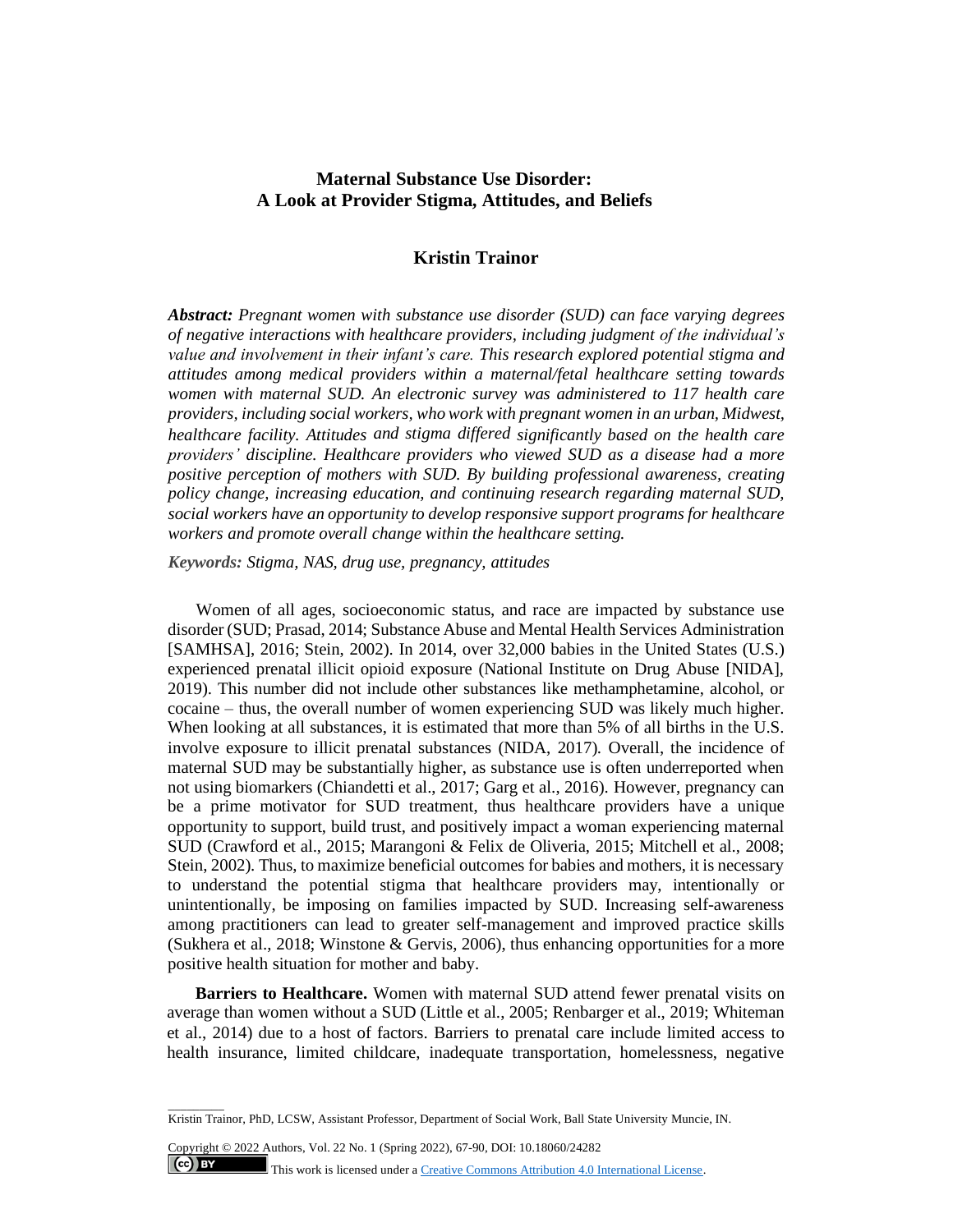provider interaction, low socio-economic status, limited support, general fear and mistrust, and fear of legal implications and Child Protective Services (CPS) involvement (Howell & Chasnoff, 1999; Marangoni & Felix de Oliveria, 2015; Paris et al., 2020; Roberts & Pies, 2010).

Emotionally, women with SUD may shut down, avoid recognizing the pregnancy or become overwhelmed with the process of obtaining care, and thus avoid seeking help (Latuskie et al., 2019; Roberts & Pies, 2010). Women can become isolated (Stone, 2015), as informing their family or healthcare provider of the pregnancy along with their SUD may increase fear of rejection (Roberts & Pies, 2010) or prosecution (Paris et al., 2020; Stone, 2015). If the woman's partner or social circle is also experiencing SUD, the woman can be forced to choose between abstinence or treatment and her perceived support group (Meurk et al., 2014). This can again be isolating if the woman chooses to abstain from substances or can act as a deterrent to prenatal care if the partner is not supportive of treatment (Crawford et al., 2015; Mburu et al., 2020). High levels of negative self-image, low self-esteem and paranoia accompanying the belief that others are cognizant of the SUD (Bowie, 2005; Prasad, 2014; Sun, 2004) can each act as a deterrent to seeking care. When mixed with limited social support, the opportunity for prenatal care greatly diminishes (Roberts & Pies, 2010; Sun, 2004). Limited prenatal care not only decreases the opportunity to support women with maternal/fetal medicine but also decreases access to services for SUDs, mental health, and general health (Prasad, 2014; Roberts & Pies, 2010).

**Neonatal Abstinence Syndrome (NAS) and Staff Implications.** NAS is a medical diagnosis, under ICD-10-CM P96.1, and requires the presence of certain symptoms to make a diagnosis. The Finnegan Score, a tool used to capture NAS symptoms, quantifies a baby's level of drug exposure (Busenbark, 2016). Typically, NAS symptoms will manifest within three days post-delivery, though, in some cases, symptoms may not surface for seven days (Bhuvaneswar et al., 2008; Logan et al., 2013; Mangat et al., 2019). The symptoms may include increased muscle tone, extreme irritability, high pitched cry, poor sleep patterns, and diarrhea (Dryden et al., 2009; Hudak & Tan, 2012; Logan et al., 2013; NIDA, 2020b). From a long-term perspective, prenatal drug exposure can impact growth, behavior, cognitive functioning, language, and general achievement (Logan et al., 2013; NIDA, 2020b; Patrick et al., 2012; Stein, 2002).

There are several non-pharmacological treatment options for babies experiencing NAS, which include a low stress, quiet environment; skin- to-skin contact; baby massage; dietary changes; and encouragement of breast feeding (Busenbark, 2016; Dryden et al., 2009; Mangat et al., 2019; McQueen & Murphy-Oikonen, 2016). Specifically, skin-to-skin contact creates a two-fold benefit. It decreases symptoms and improves the baby's overall well-being (Busenbark, 2016; Dryden et al., 2009; McGlothen-Bell et al., 2021; Vogel, 2018). While the baby is able to be comforted via skin-to-skin, the parent can begin the bonding process and learn the individual needs of their baby (McGlothen-Bell et al., 2021; Vogel, 2018).

If the mother does not positively bond with the baby, there can be additional psychosocial stressors including depression, frustration, guilt, and increased substance use for the mother (De Bortoli et al., 2014). However, with increased parental visitation, the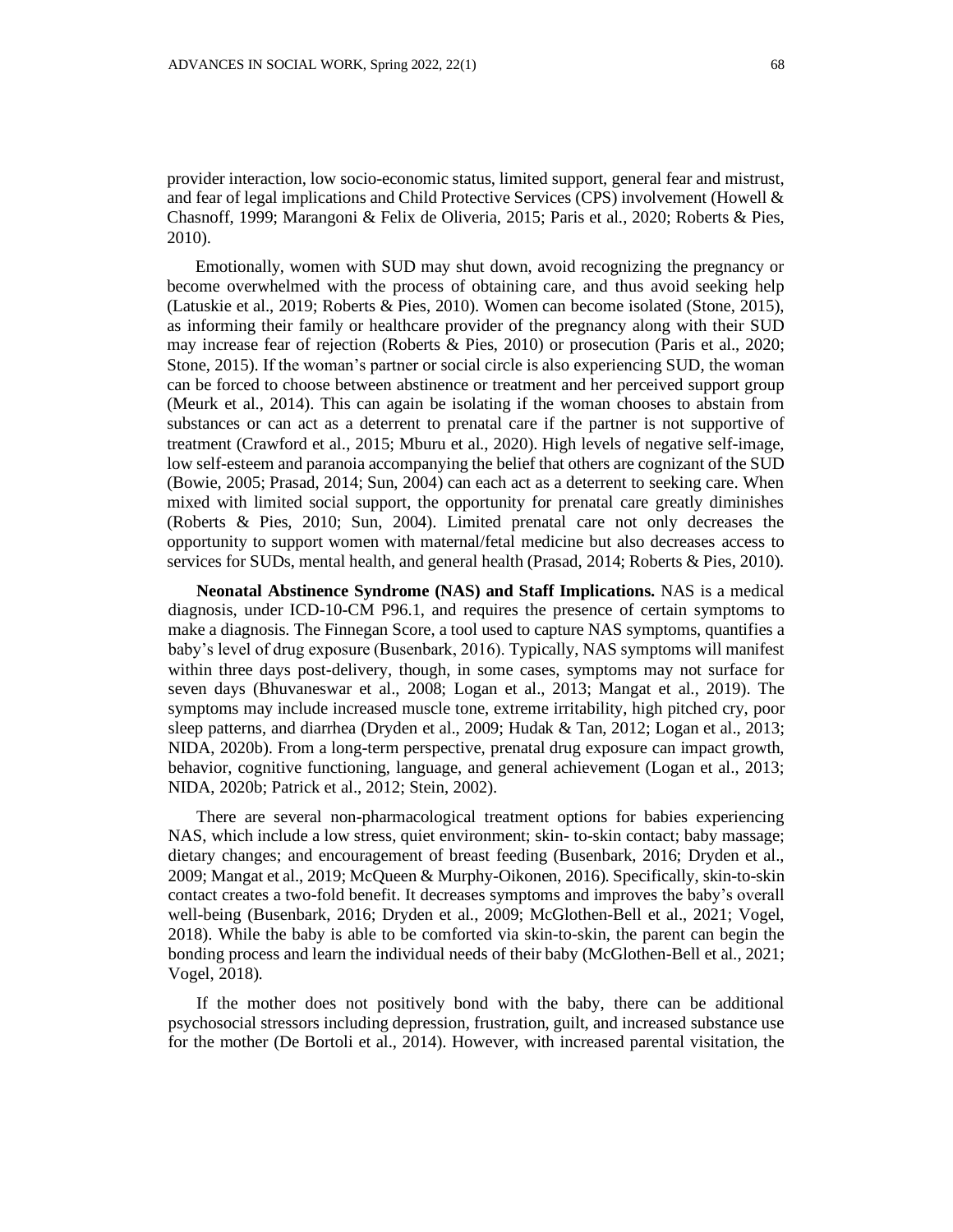hospital staff can assist the mother in recognizing the baby's irritability as a sign of withdrawal rather than the baby's lack of attachment to the mother (Sun, 2004). Some hospitals allow for parental rooming in, which affords the parent time to bond, interact, and become more fully engaged while the baby receives consistent, soothing care (Busenbark, 2016; MacVicar & Kelly, 2019). When healthcare providers encourage visitation, teach skills, and empower the new mother to parent, increased bonding and comprehension of the baby's medical needs can occur (Vogel, 2018) while simultaneously increasing the trust and relationship between staff and caregiver (Busenbark, 2016).

#### **Understanding Maternal Substance Use**

Working with women who have a SUD during pregnancy can be challenging, thus, providers must be educated regarding best practices in care for the parents and their children (SAMHSA, 2016; Stein, 2002; Woods & Conley, 2022; Worley, 2014). Two contrasting models have evolved to explain the causes of SUD: the Moral Model of Addiction and the Disease Model. The underpinnings of each model funnel into key concepts of potentially increasing or decreasing stigma.

The Moral Model of Addiction focuses on the individual's weakness and subsequent character flaws as the factor leading to substance use (Lawrence et al., 2013; NIDA, 2014; Schaler, 1991; Van Wormer & Davis, 2018). The Moral Model legitimizes a punishment focus, like that evidenced by the War on Drugs, which criminalizes drug use over rehabilitation and promotes long prison sentences (Frank & Nagel, 2017; Lemaitre, 2011; Van Wormer & Davis, 2018). State-directed punitive approaches towards addiction are also observed as 23 states identify substance use in pregnancy as child abuse and 3 states allow for civil commitment (Guttmacher Institute, 2021). However, only 17 states offer priority treatment programs for pregnant women (Guttmacher Institute, 2021). The Moral Model appeals to emotion (Pickard, 2017); however, this view of substance use fails to recognize the complexities or to explain the sociological and physiological effects of substance use (Crawford et al., 2015; Koppel; 2016; Lawrence et al., 2013; Stein, 2002; Whiteman et al., 2014). Attributes of the Moral Model remain within the healthcare setting. Raeside's (2003) quantitative study examined midwives and nursing staff working with substance-using mothers and found 76% reported anger towards the mother (Raeside, 2003). Additionally, in Lawrence et al.'s (2013) quantitative study of physician beliefs regarding addiction, 14% attributed the cause of addiction to a moral failing. When healthcare workers and the community operate under the belief that substance use is pleasure-seeking instead of a disease, a punitive and criminal approach takes effect (Stein, 2002). However, punitive approaches lead women to avoid prenatal care, withhold medical information, and isolate themselves out of fear (Lollar, 2017; Stone, 2015; Wolfson et al., 2021).

In contrast to the Moral Model, the Disease Model of Addiction views substance use as a medical condition (Horvath et al., n.d.; Schaler, 1991; Van Wormer & Davis, 2018). According to this conception, SUD alters the brain, thus causing the individual to crave the drug, creating a biochemical cycle. Among individuals with SUD, 40-60% will relapse (NIDA, 2011). Witnessing an individual relapse can be devastating. Thus, recognizing that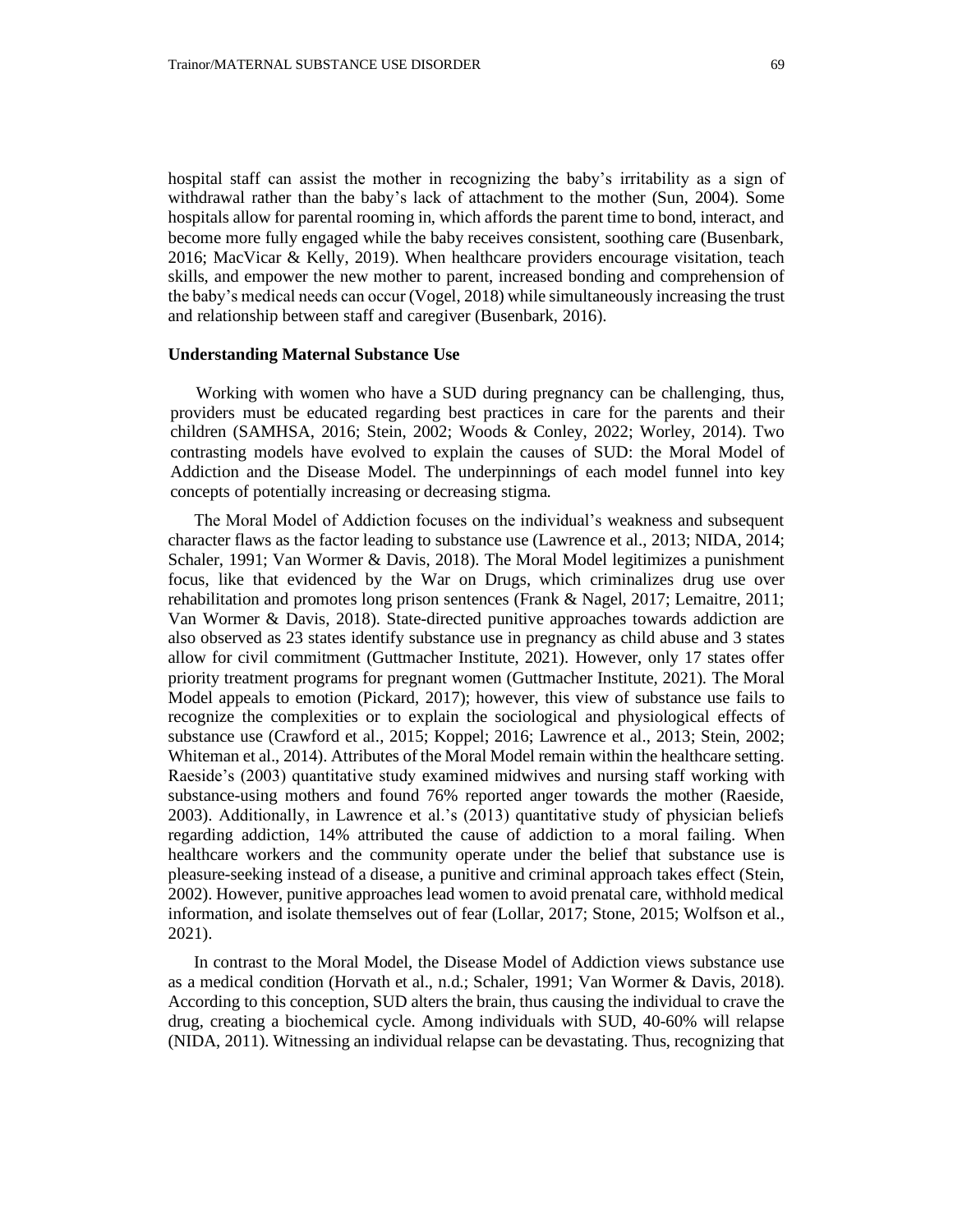relapse may occur is important (NIDA, 2020a; Stein, 2002). Bland et al. (2001) reviewed medical students' beliefs towards maternal substance use. The results indicate a positive change in medical student beliefs after education regarding SUD was presented (Bland et al., 2001). Reframing substance use as a disease may also help providers view a mother with substance use as a person with a health condition, as perceptions towards disease and treatment have been shown to impact provider decision-making (Shadowen et al., 2021).

Hospitals around the country are beginning to reassess the treatment of NAS and have found promising results by humanizing the mother. In a Tennessee hospital, the mother/ baby NAS program functions under the paradigm of addiction as a disease (Busenbark, 2016). By decreasing providers' disapproval and subsequent anger toward the mother's substance use, providers are better able to support the baby and parent (Busenbark, 2016). Such changes in the treatment of NAS lowered the hospital length of stay (LOS) from 34 to 23 days (Busenbark, 2016). The decrease in LOS is attributed to staff and community education and a shift in the beliefs about addiction (Busenbark, 2016). Similarly, the Yale-New Haven Children's Hospital is changing the underlying belief system of maternal SUD and placing parents in the center of the treatment/care process for the baby (Busenbark, 2016). The parents are included in the treatment plan to help administer the nonpharmacological support. The hospital team empowers new mothers to become the healing component which helps to increase the trust and relationship between staff and caregiver (Busenbark, 2016). After two years of implementing this approach, Yale-New Haven Children's Hospital experienced a decrease in length of hospitalization from 27.5 to 7.5 days (Busenbark, 2016).

#### **Stigma**

Health-related stigma is a "sociocultural process in which social groups are devalued, rejected, and excluded on the basis of a socially discredited health condition" (Livingston et al., 2012, p. 39). SUDs are a leading stigmatized health condition among institutions and the community (Livingston et al., 2012). Additionally, when a SUD co-occurs with pregnancy, the potential for stigmatization increases (Sun, 2004). Healthcare providers can inadvertently perpetuate health disparities due to their own perceptions and stigma (Chapman et al., 2013). Stigma can lead to additional isolation due to fear of provider reaction and rejection (Hatzenbuehler et al., 2013; Marangoni & Felix de Oliveria, 2015), which may lead to poor maternal and fetal care, poor hospital visitation post-birth, or lack of attentiveness during hospital visitation.

There are multiple types of stigma: self, social, and structural (Livingston et al., 2012). Self-stigma can be conceptualized as negative thoughts and feelings regarding one's self, acceptance of a negative narrative about the self, and the expectation of negative attitude/reactions of others due to status or health condition (Livingston & Boyd, 2010). Self-stigma can lead to self-destructive behaviors and may contribute to poor health outcomes (Hatzenbuehler et al., 2013). A vicious cycle ensues. Individuals believe the negative attributes that are assigned, which causes continued maladaptive emotional coping strategies (Hatzenbuehler et al., 2013). Social stigma occurs when a large group engages in stereotyping and negative actions against an already stigmatized group (Corrigan et al.,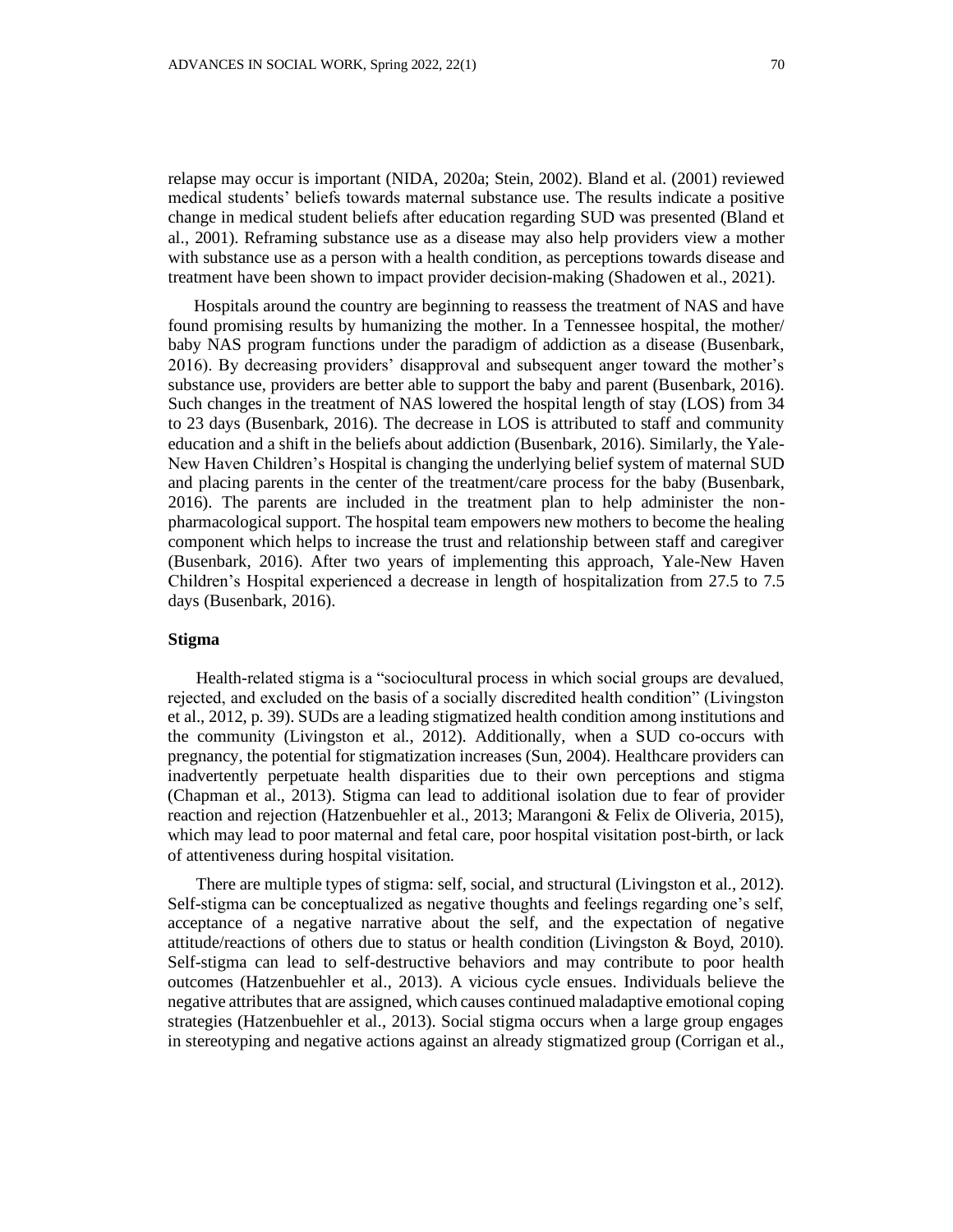2005a). Stigma also increases within health care settings when providers view the individual as refusing to cease their substance use (Corrigan et al., 2009). For individuals with SUD, their actions can be viewed as disingenuous by providers, which can lead to women underreporting their substance use (Paris et al., 2020).

Structural stigma broadly encompasses the policies and the culture within an institution which promote negative attitudes towards a group, either directly or indirectly (Corrigan et al., 2005a, 2005b; Link & Hatzenbuehler, 2016). This type of stigma suppresses opportunities for the stigmatized group, promotes a loss of status, labeling, discrimination, and stereotyping (Corrigan et al., 2005a, 2005b; Link & Hatzenbuehler, 2016). A policy which criminalizes maternal SUD operationalizes structural stigma. For example, in 2014, Tennessee passed Public Chapter 820, or "The Fetal Assault Law" which allows for legal prosecution of women who use illicit substances during pregnancy, if linked to harm to the baby (Darlington et al., 2021; Lollar, 2017). However, research has shown that such a law is detrimental to both mother and baby, as seeking prenatal care is greatly diminished, and home births increase as a result of fear of prosecution (Burke, 2016; Darlington et al., 2021; Lollar, 2017). The medical community opposed the bill (Burke, 2016), and due to ramifications including a greater number of home births, lower rates of prenatal care, and lack of available SUD services, the law was suspended in 2016 (Burke, 2016; Darlington et al., 2021; Lollar, 2017).

While Tennessee is the only state to have a specific statue outlining the criminal offense, other states are creating similar policies (Boone & McMichael, 2021). This emerging national trend toward punitive measures appears ineffective to improve outcomes. Faherty et al.'s (2019) study found that states with increased punitive laws and sanctions did not see a decrease in NAS, while states with less punitive measures saw improved NAS occurrences. Enhanced criminalization measures are also disproportionately impacting women of color (Haffajee et al., 2021). The U.S. has a high rate of maternal mortality, 17.2 per 100,000 live births, with women of color having much higher rates, 43.5 per 100,000 live births (Melillo, 2020). It is estimated that 60% of maternal deaths are preventable (Centers for Disease Control and Prevention, 2019) with accidental overdose a prevalent factor in maternal mortality (Collier & Molina, 2019; Indiana Department of Health, 2020). Measures need to be adopted to diminish, rather than escalate, maternal mortality rates.

A punitive and stigmatizing approach to maternal SUD is counterproductive to improved mortality rates and leads to even greater health concerns for both mother and baby (Faherty et al., 2019; Goodman et al., 2019). Healthcare flourishes when the provider has access to all pertinent data regarding the patient in order to formulate the best plan of care. When a patient realizes that honest communication may result in the loss of her own personal freedom or the loss of contact with her child, the integrity of the system dissolves. A system in which the mother cannot openly share her medical information with her provider, for fear of legal implications, creates fractured and dangerous practices (Criminal Law, 2020).

Regardless of type (self, social, or structural), stigma is detrimental to health outcomes (Hall et al., 2015; Hatzenbuehler, 2016). By increasing provider awareness of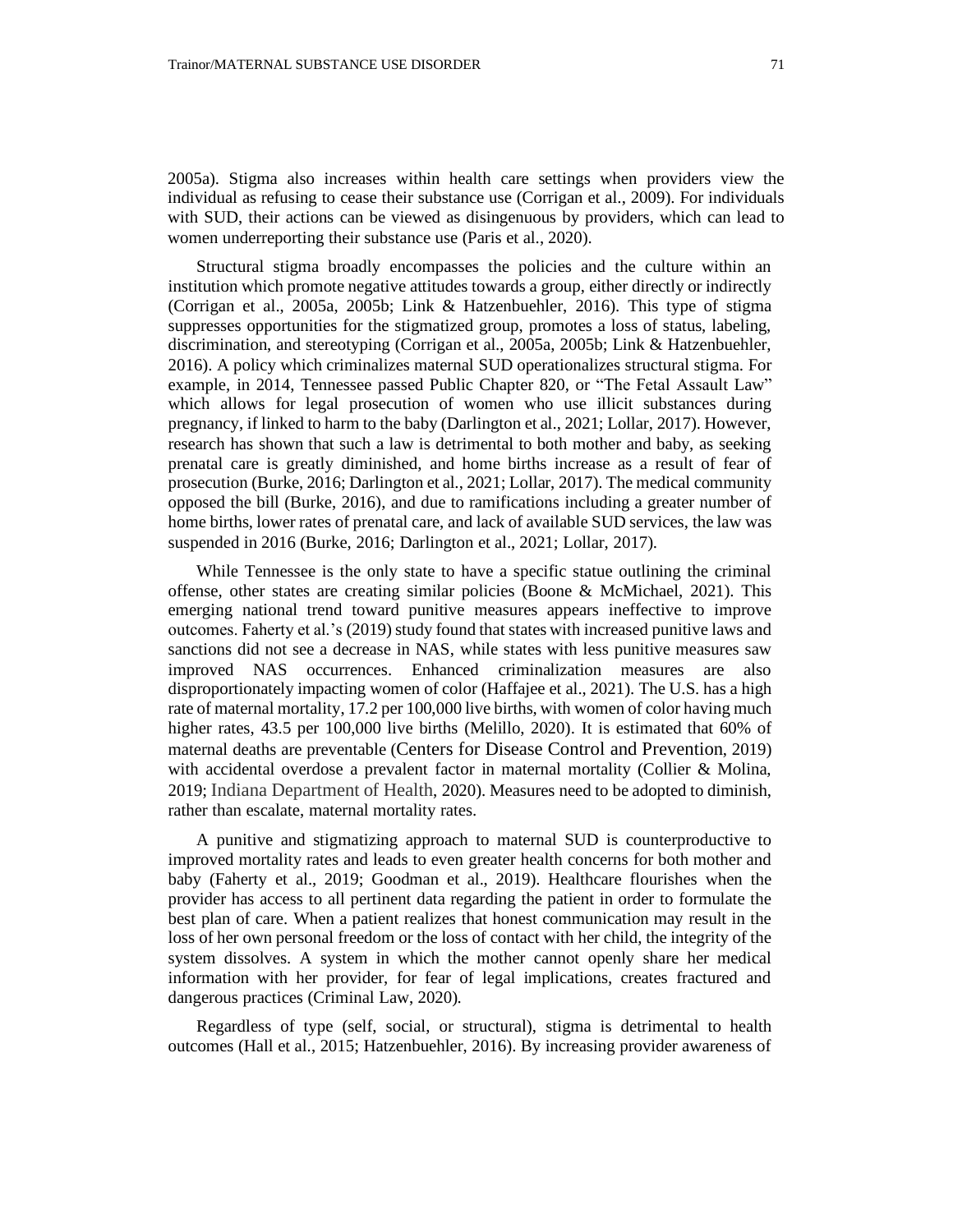the negative consequences of stigma, change can occur at the individual, institutional, and cultural level within the healthcare system (Carnes et al., 2012; Pope et al., 2018; Sukhera et al., 2018). Research shows that building awareness can lead to initial change in one's behavior, attitudes, and/or beliefs, creating a snowball effect: a person becomes aware, which triggers change, then becomes a role model to shape new culture (Sukhera et al., 2018). Thus, understanding and recognizing stigma can positively influence the care and outcomes for women with SUD.

### **Study Rationale**

Although robust research documents NAS and addiction, there is a dearth of research regarding healthcare provider attitudes (across disciplines) and stigma attached to maternal SUD (Fonti et al., 2016). Additionally, no studies were found that assessed the attitudes of the multi-disciplinary team of healthcare workers who are involved in the care of women with maternal SUD. Selleck and Redding's study from the mid-1990s examined the attitudes towards maternal SUD of 392 nurses. The results indicated that more than half of nursing staff reported negative or punitive attitudes towards their patients with SUD. However, staff with greater education on addiction had more positive attitudes (Selleck & Redding, 1998). The study included only nursing staff, a limitation given that different disciplines are involved in the care of both mother and baby. Similarly, Fonti et al.'s (2016) survey of nurses indicated neutral to slightly positive overall attitudes towards maternal SUD, though this survey again had a limited professional focus. Hospital-based care for both pregnant women and babies is provided by medical doctors and nurses, and augmented by ancillary staff, including social workers, chaplains, supportive care workers, case managers, ultrasound technicians, dieticians, physical therapists, speech therapists, occupational therapists, managerial nurses, lactation consultants, and volunteers. Each group may have a different understanding or belief about maternal SUD which can negatively or positively affect the outcome of a mother's medical experience and health outcomes. Thus, the goal of this cross-sectional study was to examine providers' stigma, attitudes, and beliefs of causation associated with women who have maternal SUD, across multiple disciplines within a healthcare system.

**Survey Review***.* At the time of this study, there were no specific measures available to examine healthcare provider attitudes (across disciplines) and stigma regarding maternal SUD. Thus, the researcher developed a new measure to assess belief of causation of SUD, stigma, and attitudes toward maternal SUD based upon the work of multiple contributors (Raeside, 2003; Silins et al., 2007; Stringer et al., 2016). Silins et al. (2007) used an adapted Alcohol and Alcohol Problems Perception Questionnaire (AAPPQ) to assess medical student attitudes towards SUD. Reliability and validity were not reported. Written documentation allowing for the use and modification of the AAPQ was obtained. Additional items were developed based upon previously available research by Raeside (2003) and Stringer et al. (2016). Raeside's (2003) survey measured the attitudes of nurses working with mothers experiencing SUD. The full survey, including reported reliability and validity, was not available in the public domain and attempts made to obtain the full survey were unsuccessful. Stringer and colleague's 2016 survey focused on healthcare provider stigma related to HIV. While direct questions were not used from this tool, the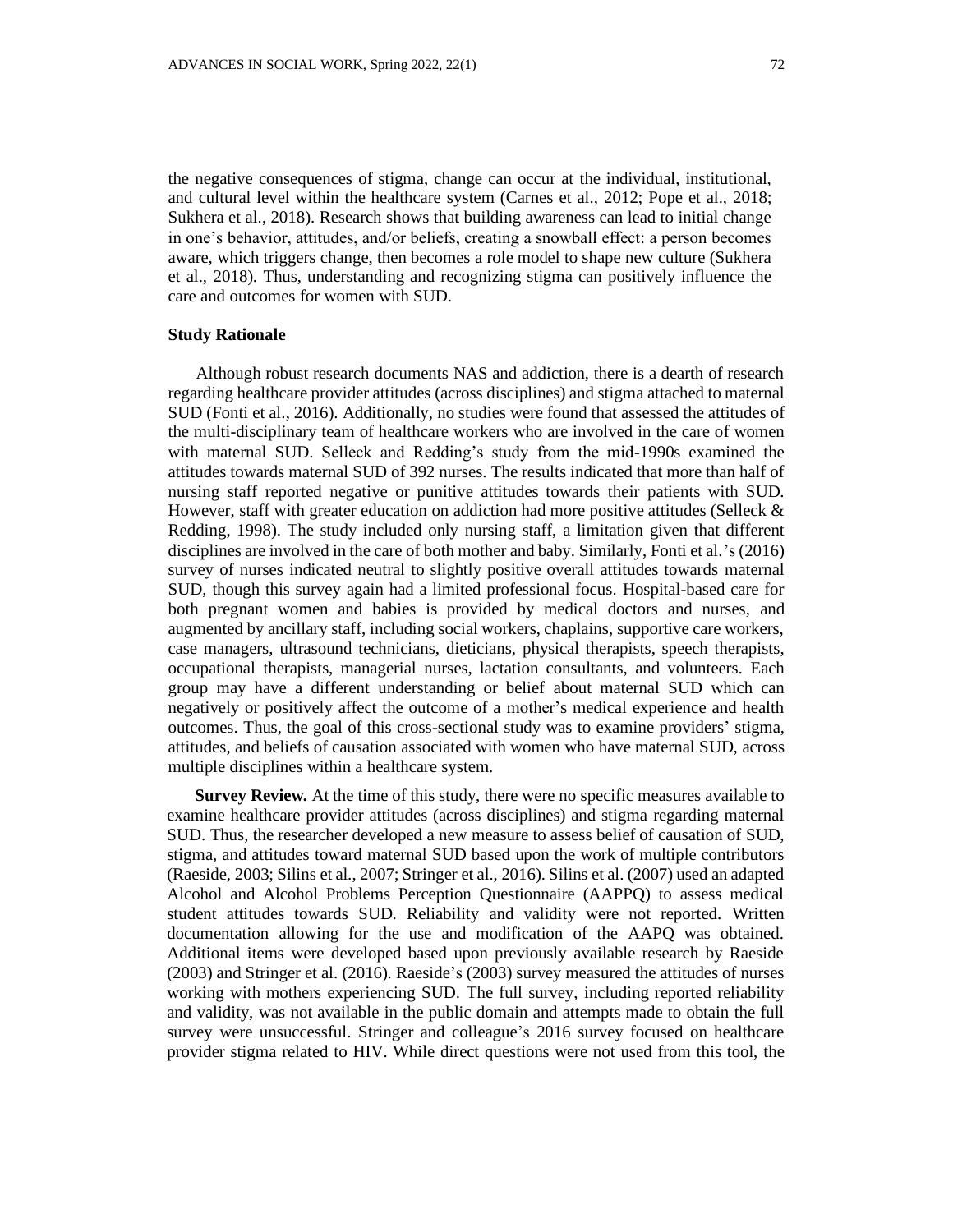modified "Measuring HIV Stigma and Discrimination among Health Facility Staff" survey, it did influence the survey design (Cronbach's alpha= .818) given the efforts to measure stigma.

Due to the new survey instrument, this study had multiple levels of review. The first was a review from a dissertation committee, who provided essential feedback on the instrument. Additionally, an outside doctoral- level professional reviewed the survey and offered vital feedback. In addition to the committee review, eight professionals in the healthcare field, including social work, nursing, nutrition/dietetics, and speech therapy, completed the survey. The modified pilot test allowed for review of the survey scales. The scales for Attitudes, Stigma, and Causation of SUD were tested for internal consistency using Cronbach's Alpha coefficient. The Attitudes Scale (a=.89), Stigma Scale (a=.79), and Causation of SUD Scale (a=.80), met the parameters for appropriate internal consistency at the acceptable to high range.

**Sample size.** To determine an appropriate sample size, multiple factors, including type of statistical test, the significance level, the expected effect size, the targeted value of power, and the estimated response rate for the survey were assessed. Thus, the survey required a target sample of 91 participants. Initially 135 individuals opened the survey link, 127 individuals started the survey, and 117 completed it.

**Study participants.** The group under investigation were healthcare practitioners within a maternal/fetal and prenatal healthcare setting. All medical practitioners, regardless of discipline within the maternal fetal setting, were ideal for the study, because these practitioners were most likely to be delivering clinical intervention and were at risk of perpetuating stigma. The main inclusion criterion for this sample was active practice in the maternal, neonatal, or pediatric healthcare field (employed either part-time or full-time) at the time of data collection. Participants also were required to be able to read English.

**Recruitment.** The hospital system selected to recruit healthcare providers was the largest pediatric hospital offering the highest level of care (level IV) in the state. The researcher contacted medical directors and department managers directly to offer an opportunity to participate in the study. The medical directors and managers were asked to send the survey to their staff via the Internet through a participant recruitment e-mail written by the researcher. Respondents had the opportunity to enter a drawing to win a \$10 Amazon gift card. Individuals were encouraged to participate to help increase understanding of healthcare providers' attitudes and perceptions of maternal SUD.

**Measures.** The key variables in this study included healthcare provider attitudes of maternal SUD, stigma, and causation of SUD. Practitioner's discipline was a predictor variable of particular interest, as little to no research is available on this factor.

The measure contained 35-items, categorized into three scales measuring attitudes, stigma, and causation of SUD. Each of the items, which included statements such as "I am uncomfortable working with pregnant cocaine users" and "I believe more punitive measures should be taken against a mother with pregnancy drug misuse," was rated on a 5-point Likert scale (1 = *strongly agree* to 5 = *strongly disagree*). Six items were reversecoded. Lower scores indicated more negative attitudes and greater stigma related to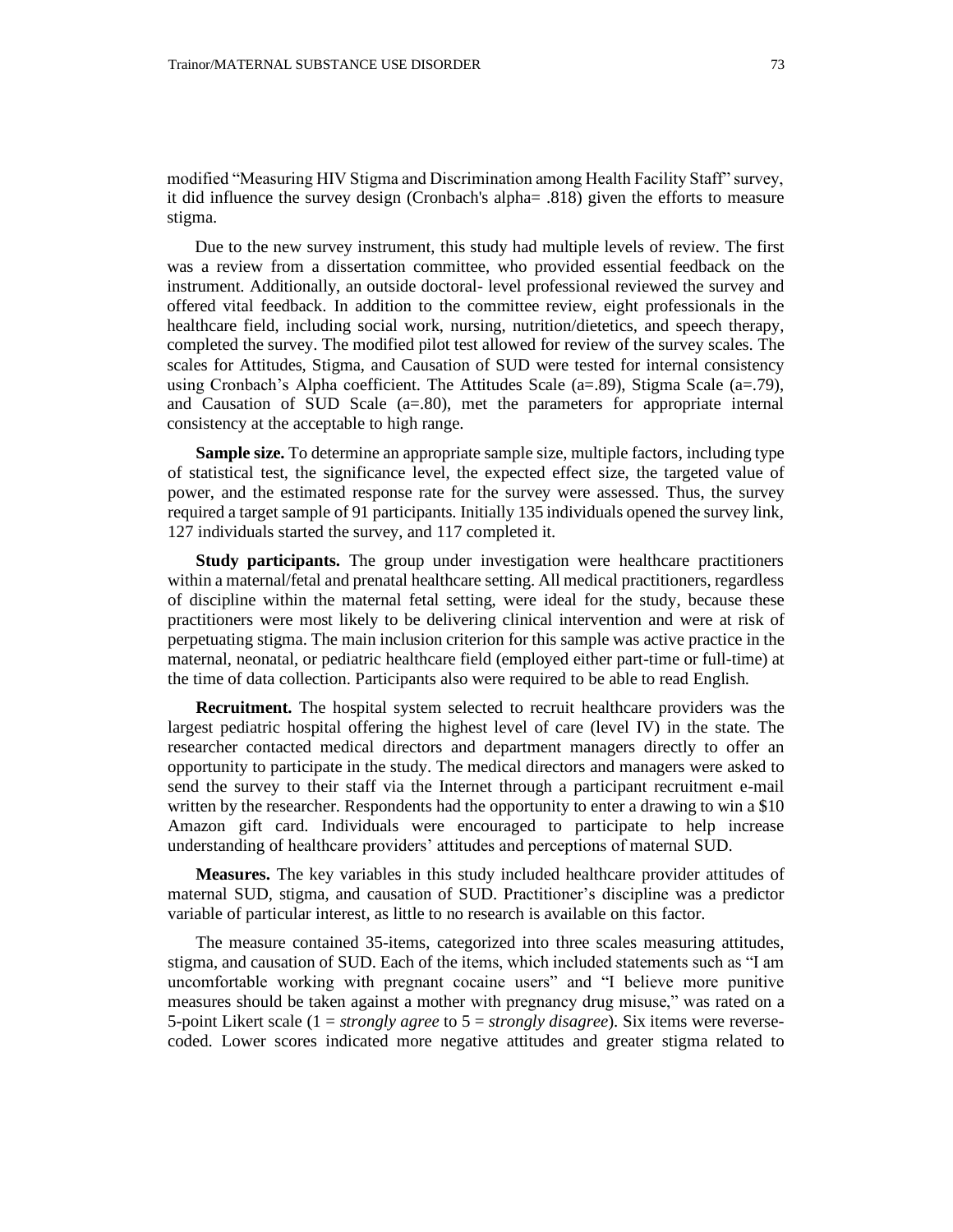maternal substance use. Items used to assess provider stigma included "I prefer not to work with pregnant women with SUD," "Hospitals should impose greater sanctions on a mother with SUD during pregnancy," "Women should be regularly drug tested," "I am not comfortable leaving a child in a room with their substance misusing parent," and "An infant should never discharge with the mother if she misused substances."

**Control variables**. Demographic items inquired about respondents' education level, work status (full or part-time), professional licensure status, race, ethnicity, age, practice location, length of time in practice, and gender. For specific survey questions refer to Appendix 1.

#### **Results**

**Demographics.** The sample was a non-representative, convenience sample of healthcare professionals ( $n= 117$ ) in an urban, Midwest state in the U.S. The sample was overwhelmingly female (94%) and Caucasian (92%). Participant ages ranged from 21 to 73 years. Of the 24 employment disciplines listed, the most common positions reported were direct care nurse (41%), medical doctor (13%), nurse practitioner (14%), or social worker (13%). The employee discipline affiliations were condensed to yield a higher sample size for each group. The groups were reconfigured to include medical doctor, nurse practitioner/physician assistant, direct care nurse, social work, administration, and support staff. In terms of employment status, more than 94% of respondents were actively practicing in a maternal, fetal, or pediatric setting and 86% were working with a mother or baby affected by NAS. Most respondents reported they were full-time (73%) employees, and 50% reported spending more than 51% of their work week in direct contact with mothers experiencing a SUD.

**MANOVA**. Factorial MANOVA was used as it allows for testing mean differences between levels of two independent variables with two dependent variables (French et al., n.d.) and reduces the Type 1 error rate (Murphy, 2021). The conventional social science alpha level of .05 was used; thus, there was a 5% chance that false significance, or type 1 error, would occur (Olejnik, 1984). The results of the factorial MANOVA showed an overall significant difference between an employee's attitudes and stigma levels among different disciplines (Pillai's Trace= .28, *F*(10, 198)=3.24, *p*=.001 with a power of 0.99. The Post hoc pairwise comparisons between subjects indicate attitudes ( $F_{(10.198)}=4.63$ ,  $p=.001$ ,  $\eta^2$ =0.12) and stigma levels (*F*<sub>(6,198)</sub>=2.64, *p* < .05,  $\eta^2$ =0.19) differed significantly based on providers' discipline (see Table 1). The discipline accounts for 12% of the variance in attitudes ( $\eta^2$ =0.12) and 19% of the variance in stigma ( $\eta^2$ =0.19).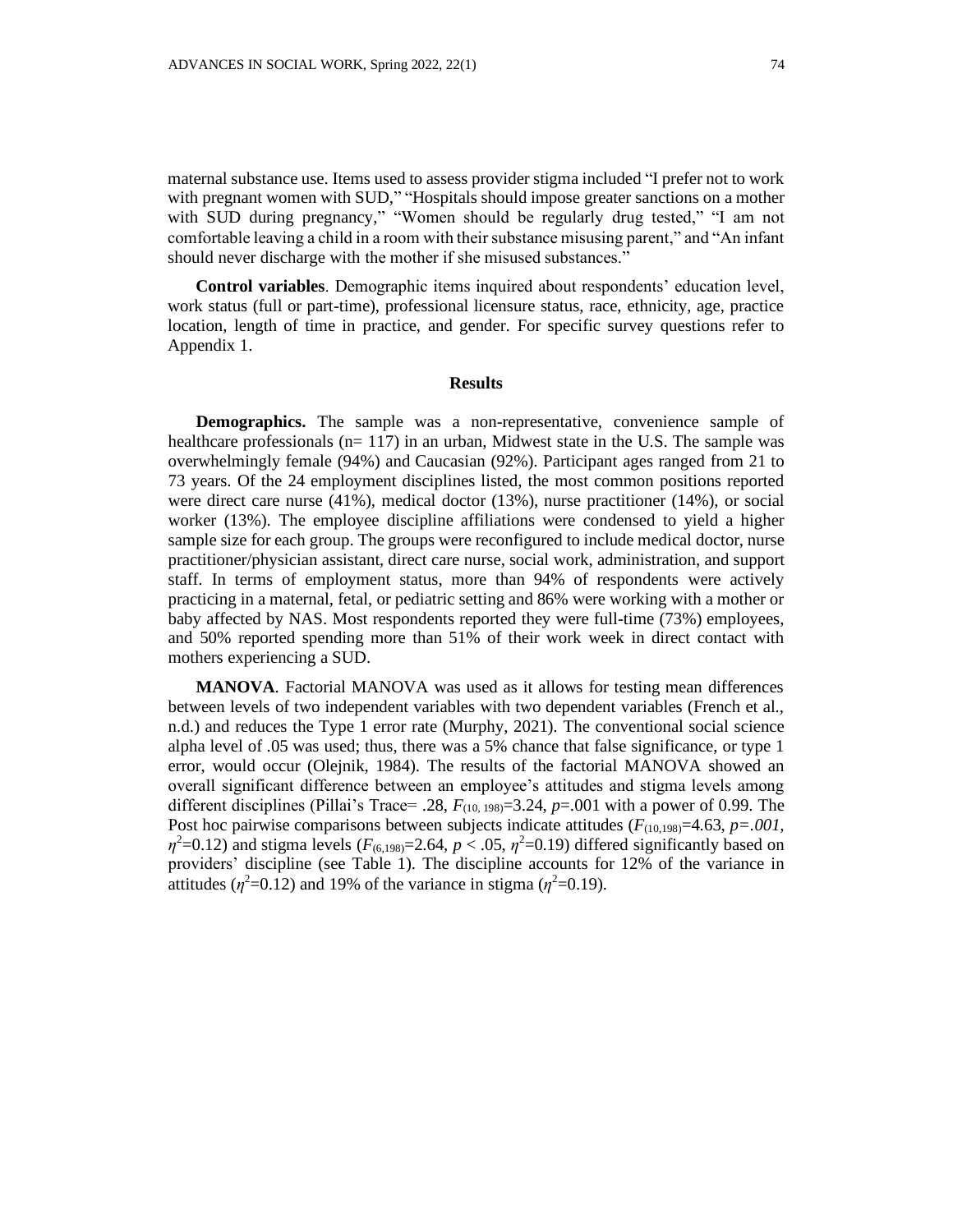|                                 |                                      | <b>Attitude</b> |           |         | <b>Stigma</b> |        |         |  |
|---------------------------------|--------------------------------------|-----------------|-----------|---------|---------------|--------|---------|--|
|                                 |                                      | <b>Mean</b>     |           |         | Mean          |        |         |  |
|                                 | <b>Current Employment Discipline</b> | Diff.           | <b>SD</b> | p       | Diff.         | SD     | p       |  |
|                                 | Medical Doctor Administration        | $-.70$          | 7.777     | 1.00    | 3.47          | 2.676  | .787    |  |
|                                 | Direct Care Nurse                    | 9.80            | 4.078     | .165    | 3.73          | 1.403  | .093    |  |
|                                 | Nurse Practitioner/PA                | $-.14$          | 4.895     | 1.00    | $-.18$        | 1.685  | 1.00    |  |
|                                 | Social Worker                        | $-4.58$         | 4.967     | .940    | .28           | 1.709  | 1.00    |  |
|                                 | <b>Support Staff</b>                 | 8.61            | 4.967     | $-.513$ | .53           | 1.709  | 1.00    |  |
|                                 | Administration Medical Doctor        | .70             | 7.777     | 1.00    | $-3.47$       | 2.676  | .787    |  |
|                                 | <b>Direct Care Nurse</b>             | 10.50           | 7.186     | .690    | .27           | 2.473  | 1.00    |  |
|                                 | Nurse Practitioner/PA                | .56             | 7.680     | 1.00    | $-3.65$       | 2.643  | .739    |  |
|                                 | Social Worker                        | $-3.88$         | 7.725     | .996    | $-3.19$       | 2.658  | .836    |  |
|                                 | <b>Support Staff</b>                 | 9.31            | 7.725     | .833    | $-2.94$       | 2.658  | .878    |  |
| Direct Care                     | <b>Medical Doctor</b>                | $-9.80$         | 4.078     | .165    | $-3.73$       | 1.403  | .098    |  |
| Nurse                           | Administration                       | $-10.50$        | 7.186     | .690    | $-.27$        | 2.473  | 1.00    |  |
|                                 | Nurse Practitioner/ PA               | $-9.94$         | 3.890     | .118    | $-3.91$       | 1.339  | $.048*$ |  |
|                                 | Social Worker                        | $-14.37$        | 3.979     | $.006*$ | $-3.45$       | 1.369  | .128    |  |
|                                 | <b>Support Staff</b>                 | $-1.19$         | 3.979     | 1.00    | $-3.20$       | 1.369  | .189    |  |
| <b>Nurse</b>                    | <b>Medical Doctor</b>                | .14             | 4.895     | 1.00    | .18           | 1.685  | 1.00    |  |
| Practitioner/ PA Administration |                                      | $-.56$          | 7.680     | 1.00    | 3.65          | 2.643  | .739    |  |
|                                 | <b>Direct Care Nurse</b>             | 9.94            | 3.890     | .268    | 3.91          | 1.339  | $.048*$ |  |
|                                 | Social Worker                        | $-4.43$         | 4.814     | .973    | .46           | 1.656  | 1.00    |  |
|                                 | <b>Support Staff</b>                 | 8.75            | 4.814     | .654    | .71           | 1.656  | .998    |  |
| Social Worker                   | <b>Medical Doctor</b>                | 4.58            | 4.967     | .973    | $-.28$        | 1.709  | 1.00    |  |
|                                 | Administration                       | 3.88            | 7.725     | .988    | 3.19          | 2.658  | .836    |  |
|                                 | <b>Direct Care Nurse</b>             | 14.37           | 3.979     | $.029*$ | 3.45          | 1.369  | .128    |  |
|                                 | Nurse Practitioner/ PA               | 4.43            | 4.814     | .973    | $-.46$        | 1.656  | 1.00    |  |
|                                 | <b>Support Staff</b>                 | 13.19           | 4.866     | .211    | .25           | 1.681  | 1.00    |  |
| <b>Support Staff</b>            | <b>Medical Doctor</b>                | $-8.61$         | 4.967     | .699    | $-.53$        | 1.709  | 1.00    |  |
|                                 | Administration                       | $-9.31$         | 7.725     | .917    | 2.94          | 2.658  | .878    |  |
|                                 | Direct Care Nurse                    | 1.19            | 3.979     | 1.00    | 3.20          | 1.369  | .189    |  |
|                                 | Nurse Practitioner/ PA               | $-8.75$         | 4.814     | .654    | $-.71$        | 1.656  | .998    |  |
|                                 | Social Worker                        | $-13.19$        | 4.886     | .211    | $-.25$        | $-.25$ | 1.00    |  |
| $p<0.05*$                       |                                      |                 |           |         |               |        |         |  |

Table 1. *Post Hoc Pairwise Analysis Test for Factorial MANOVA*

**Assumption testing.** A series of tests were completed to ensure the assumptions for the MANOVA analysis were met. Tests completed were the Pearson's Correlation  $(r=0.602, p<.01)$ , Box's M value of  $44.63(p=.688)$ , Levene's F Test, and Mahalanobis distance. Across the dependent variables, the measure of skewness and kurtosis, histograms, and normal Q-Q plots were examined. All assumptions were met, thus rendering MANOVA an appropriate statistical analysis.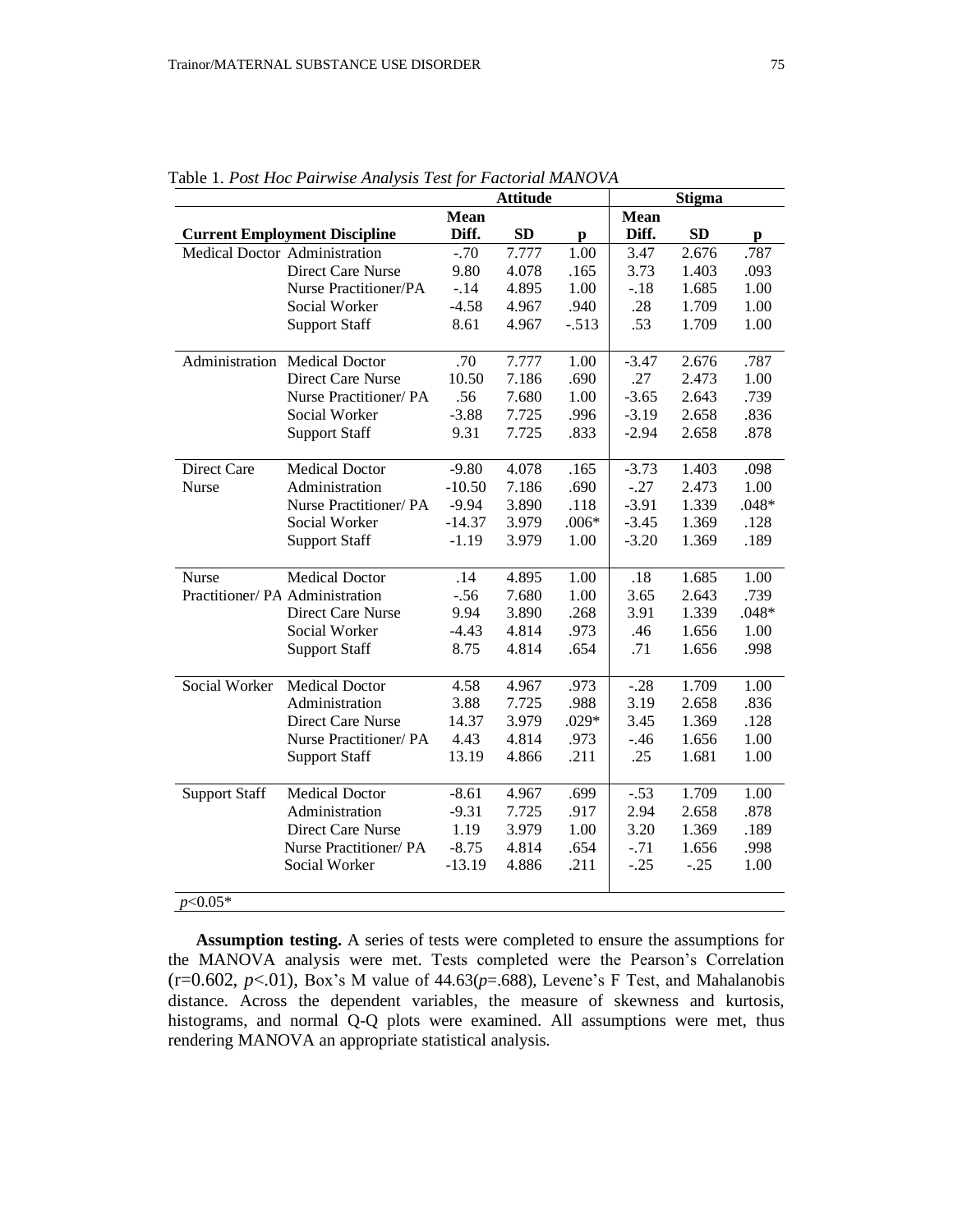Additionally, correlations were calculated for the perceived Causation of SUD Scale and Attitude Scale of maternal SUD. Refer to Table 2 for the inter-item correlation matrix.

Table 2. *Inter-Item Correlation Causation Matrix*

| Believe addiction is a medical condition                    | 1.000 | .357  | .3461 | .280  | .466  |
|-------------------------------------------------------------|-------|-------|-------|-------|-------|
| Believe addiction is caused by a moral flaw                 |       | 1.000 | .391  | .397  | .467  |
| Believe addiction is selfish.                               |       |       | 1.000 | .508  | .527  |
| Person could quit illicit drug use if they really wanted to |       |       |       | 1.000 | .641  |
| Person who uses illicit drugs during pregnancy cares        |       |       |       |       | 1.000 |
| more about drugs than the baby                              |       |       |       |       |       |

The initial research question sought to explore not only the respondents' attitudes, causation beliefs, and provider stigma, but whether these beliefs differed by healthcare discipline. It was unknown whether the various employment positions might reflect different results because of varying education, training, or experience. The dependent variables, Attitudes and Stigma, were treated as continuous variables. The Attitude Scale was created by using the sum score of questions Attitude 1-Attitude 18. Attitude 18 was reverse-coded. The sum numbers were divided into 5 groups: Extremely Negative Attitudes (18-32), Negative Attitudes (33- 47), Neutral Attitudes (48-62), Positive Attitudes (63-77), and Extremely Positive Attitudes (78+). Higher scores represent more positive attitudes. The Structural Stigma Scale was created by using the sum score of Stigma items 1-11. Stigma 2, 3, and 9 were reverse-coded. The sum numbers were divided into 5 groups: Extremely High Stigma (11-19), High Stigma (20-28), Neutral (29-37), Low Stigma (38-46), and Extremely Low Stigma (47-55). Higher scores represent decreased stigma.

Results show significant differences in attitudes and stigma by discipline. As a group, the respondents report an overall neutral attitude (*M*=60) toward women with SUD, and neutral levels of stigma (*M*=34.7). Direct care nurses had significantly lower scores for attitude (*M*=55) and increased stigma scores compared to their counterparts: nurse practitioners (*M*=64.76), medical doctors (*M*=64.8), and social workers (*M*=69.3). Additionally, direct care nurses on average report having an overall neutral to negative attitude towards women with maternal SUD, while medical doctors, social workers, and nurse practitioners report an overall neutral to positive attitude.

Stigma attached to women with SUD was shown by 32% of respondents, who reported that the hospital provided better non-medical care to babies than their mothers provided. Further, 25% of respondents reported that mothers deserve less privacy. These findings demonstrate informal and formal levels of stigma, which broadly encompass the policies and the culture within the institution, potentially impacting the mother's ability to utilize all resources/supports (Corrigan et al., 2004, 2005b). Overall stigma levels by discipline are found in Table 3.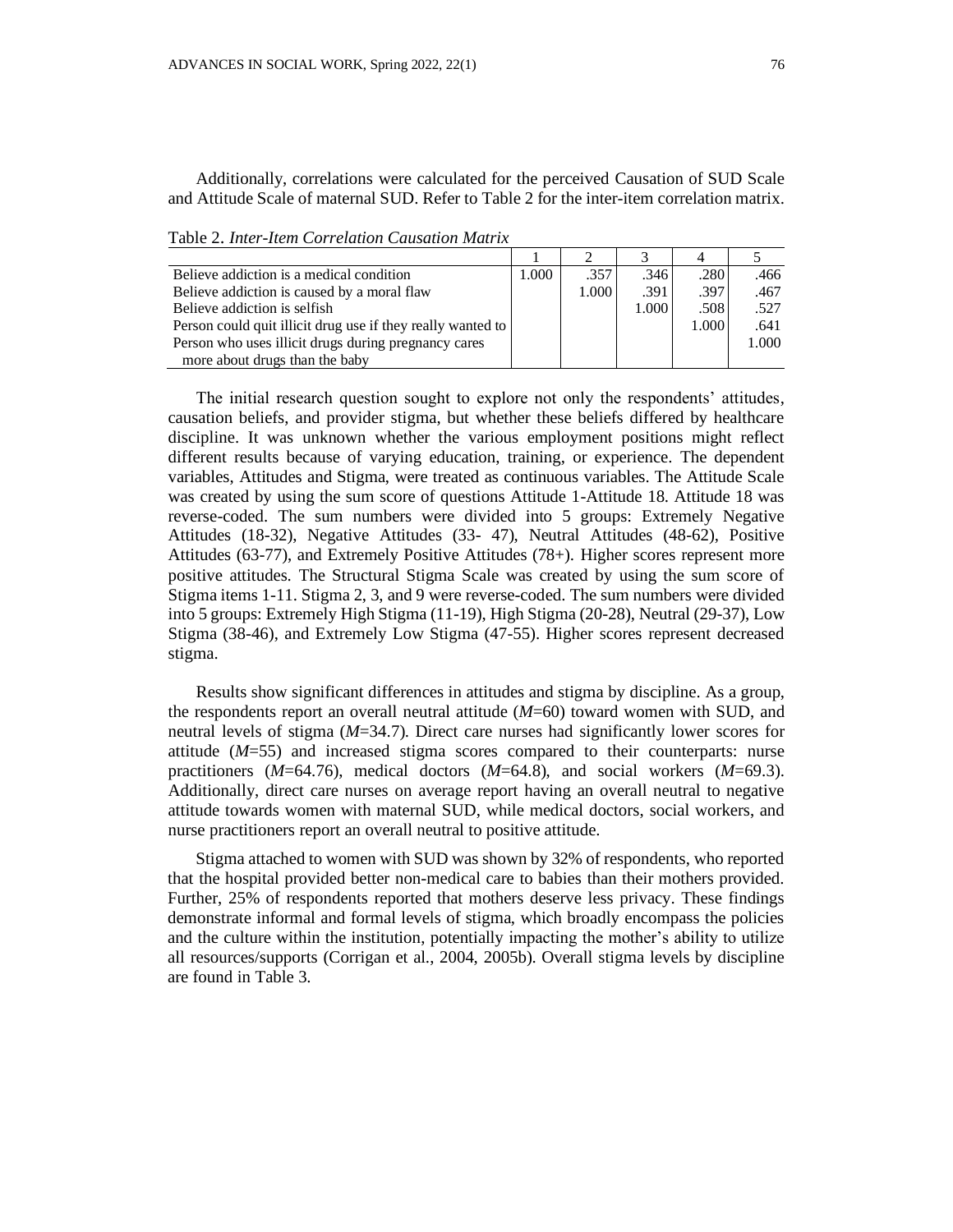| Position                    | n              | Negative    | Neutral     | Positive    |
|-----------------------------|----------------|-------------|-------------|-------------|
| MD-direct                   | 14             |             | $9(64.3\%)$ | 5(35.7%)    |
| MD-admin                    |                |             | $1(100\%)$  |             |
| Direct care nursing         | 49             | 11 (22.5%)  | 31 (63.3%)  | 7(14.3%)    |
| NP/PA                       | 17             | $1(5.9\%)$  | 8(47.1)     | $8(47.1\%)$ |
| Case manager                | $\overline{4}$ | $1(25.0\%)$ | $2(50.0\%)$ | $1(25.0\%)$ |
| Nursing management          | 3              | $1(33.3\%)$ | 2(66.7%)    |             |
| Social work                 | 16             |             | 12 (75.0%)  | $4(25.0\%)$ |
| Respiratory therapist       | 5              | $1(20.0\%)$ | $3(60.0\%)$ | $1(20.0\%)$ |
| Music therapist             |                |             |             | $1(100\%)$  |
| <b>Lactation</b> consultant | $\overline{c}$ |             | $2(100\%)$  |             |
| Nursing educator            |                |             |             | $1(100\%)$  |
| Pharmacy                    |                |             |             | $1(100\%)$  |
| Non clinical                | 3              |             | $1(33.3\%)$ | $2(66.7\%)$ |
| Total                       | 117            | 15 (12.8%)  | 71 (60.7%)  | 31 (26.5%)  |

Table 3. *Overall Stigma Level by Discipline*

Beliefs about the cause of maternal SUD were also examined. There were strong correlations (r=0.61) between the perceived cause of SUD and one's attitude towards maternal SUD. Results indicated that 10% of respondents viewed SUD as a moral flaw, while 41% were unsure if it is a moral flaw (see Table 4). Nearly 50% of respondents did not view SUD as a medical issue. In fact, 44% of staff reported more punitive measures should be taken against a mother with SUD, with an additional 28% unsure. Of the respondents, 37% reported believing a mother with SUD cares more about drugs than her baby, while 16% of respondents were unsure. Additionally, 36% believed a mother could quit her substance use if she wanted to, while another 22% reported uncertainty as to a mother's ability to quit. Only 43% of respondents believed hospitals provide a supportive place for mothers with SUD. Refer to Table 5 for a complete list of general beliefs and attitudes.

| Position                   | n   | Negative    | Neutral     | Positive    |  |  |
|----------------------------|-----|-------------|-------------|-------------|--|--|
| MD-All                     | 15  |             | 4(26.7%)    | 8 (73.3%)   |  |  |
| Administration             | 4   | $1(25.0\%)$ | $1(25.0\%)$ | $2(50.0\%)$ |  |  |
| <b>Direct Care Nursing</b> | 49  | $8(16.3\%)$ | 28 (57.1%)  | 13 (26.53%) |  |  |
| NP/PA                      | 17  | $1(5.9\%)$  | 4(23.5%)    | 12 (70.6%)  |  |  |
| Social Work                | 16  |             | $1(6.3\%)$  | 15 (93.8%)  |  |  |
| <b>Support Staff</b>       | 16  | 2(12.5%)    | 10(62.5%)   | $4(25.0\%)$ |  |  |
| Total                      | 117 | 12 (10.3%)  | 48 (41.0%)  | 57 (51.7%)  |  |  |

Table 4. *Causation of SUD by Employment Discipline*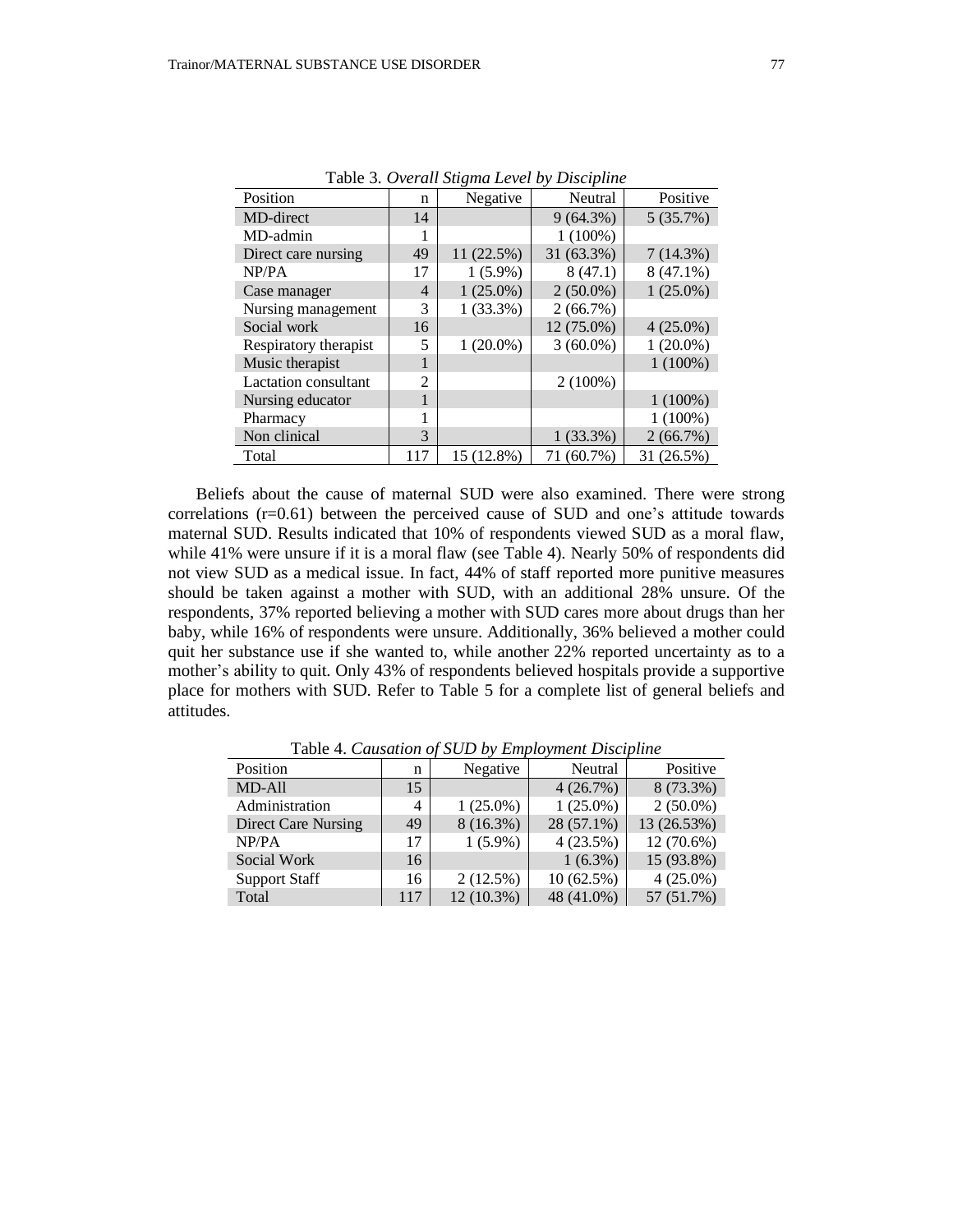|                                                                                             | Strongly    |             | Strongly   |  |
|---------------------------------------------------------------------------------------------|-------------|-------------|------------|--|
|                                                                                             | Agree/      |             | Disagree/  |  |
| <b>Ouestion</b>                                                                             | Agree       | Undecided   | Disagree   |  |
| Believe hospital staff can provide better, non-<br>medical care                             | 38 (32.4%)  | 44(37.6%)   | 35 (29.9%) |  |
| State should impose greater sanctions on a<br>mother with substance misuse during pregnancy | 58 (49.6%)  | 33 (28.2%)  | 16(22.2%)  |  |
| Schooling prepared me to discuss health risk<br>behaviors with patients                     | 80 (67.2%)  | 13 (10.9%)  | 26 (21.9%) |  |
| Satisfied with the level of communication<br>between disciplines                            | 86 (72.2%)  | 14 (11.8%)  | 19 (16.0%) |  |
| Organization provides a supportive environment<br>for mothers                               | 52 (43.7%)  | 41 (34.5%)  | 26 (21.8%) |  |
| Believe more punitive measures should be taken<br>against                                   | 51 (43.6%)  | 33 (28.2%)  | 33 (28.2%) |  |
| Burned out working with mothers and babies<br>with drug use/exposure                        | $10(8.6\%)$ | $11(9.4\%)$ | 96 (82.1%) |  |
| Person could quit illicit drug use if they really<br>wanted to                              | 42 (35.9%)  | 26 (22.2%)  | 49 (41.9%) |  |
| Person who uses illicit drugs during pregnancy<br>cares more about drugs than the baby      | 43 (36.8%)  | 19 (16.2%)  | 55 (47.0%) |  |
| Empathy for a pregnant/post-partum woman with<br>substance misuse                           | 82 (70.1%)  | 25 (21.4%)  | 10(8.5%)   |  |

*Table 5. General Beliefs and Attitudes (n=117)*

#### **Discussion**

Although there are some positive attitudes towards mothers with SUD, negative stigma exists across several disciplines. The pervasive non-adherence to the disease model (51%) of SUD may, in part, be responsible for this situation. This can cause concern because when hospitals adapt a humanistic approach, supported through a disease model of SUD, improved outcomes for the baby are more likely to occur (Busenbark, 2016; Vogel, 2018). There is also an indication that the healthcare provider's discipline may influence their attitudes and levels of stigma. This may, in part, be due to the type of discipline and specific teachings within each area, as well as to the potential effects of working directly with the population.

These results do not necessarily reflect the realities of professional practice. Often direct care nurses spend more direct time working in day to-day contact with mothers and babies affected by maternal SUD, which may lead to a more stressful work environment or greater levels of burnout, as providers feel they are ineffective in a mother's SUD (Stein, 2002). This may reflect a need for greater education and support, especially at the direct care nursing level. Additional factors that may influence a provider are the perceived levels of support and the hospital system cohesiveness. It is promising that 87% of respondents report receiving positive supervision. Supervision is powerful when the relationship is viewed by the supervisee as supportive (Frimpong et al., 2011). Thus, although surveyed healthcare practitioners felt supported by their institutions, it is unknown whether the institutions promote a positive or negative climate towards women with maternal SUD.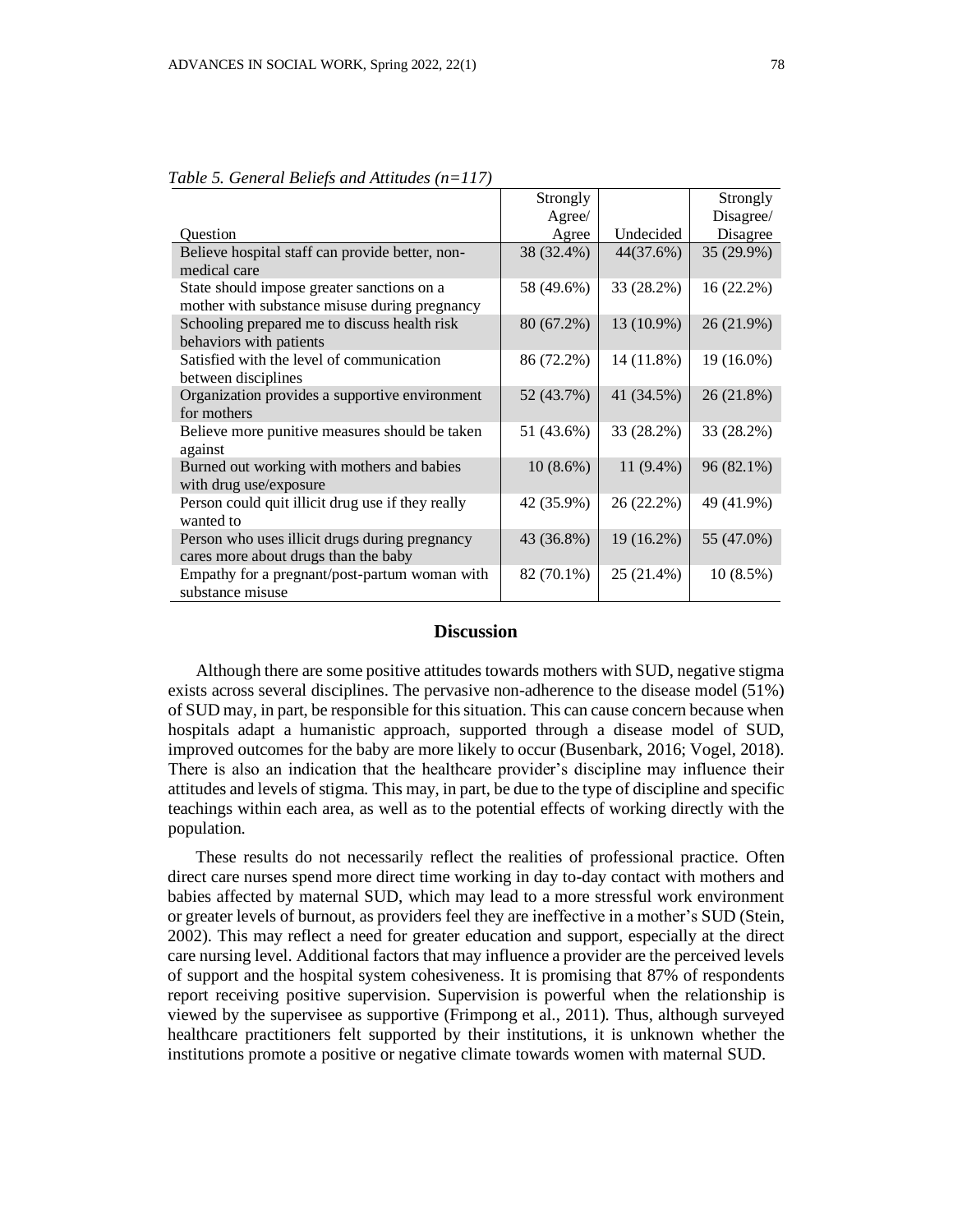Limitations. The research study has several limitations. The sample was a nonrepresentative, convenience sample with limited sample size of ancillary departments, and data were collected at only one hospital system. The sample was disproportionately white and female. Additionally, specific data were not available on the demographics of the women accessing the hospital system services. Thus, the survey cannot identify or remark on potential bias masked as SUD stigma.

There was limited literature available directly reflecting stigma, attitudes, and causation of SUD towards pregnant women. This impacts not only foundational literature but the access and availability of valid and reliable survey instruments. Consequently, a new instrument was created due to the lack of an available survey instrument. The survey was created based on available literature stemming from other stigmatized groups, specifically HIV and alcohol use disorder. The survey underwent multiple levels of review, though it should be noted that the modified pretest cannot determine generalizability as only eight healthcare professionals participated in the pretest. While reliability of the Stigma Scale (Cronbach alpha =.72) and Attitude Scale (Cronbach alpha = .96) were at least at an acceptable degree of reliability, additional testing and scale adaptions may yield greater reliability. The single survey items addressing burnout and supervision satisfaction may not account for the full scope of other variables that impact attitudes and stigma levels. Additionally, the effect size for employment disciplines (0.142) was small, which poses a challenge in estimating the true relationship between variables. However, the power for provider discipline (.987) was well within the appropriate range. Additionally, as the research continues to grow surrounding attitudes, causal beliefs, and stigma towards pregnant women with SUD, the instrument developed for this study would benefit from further analysis.

The study focused on the global stigma and attitudes towards SUD and did not extrapolate individualized substance use. Further research will benefit from not only looking at the general stigma around maternal SUD, but specific substances (e.g., marijuana, alcohol, methamphetamine, opioids, and barbiturates). Additionally, response bias among participants may have impacted the study results. The study did not identify if an individual was already aware of their own stigma and attitudes yet chose to continue with said behaviors, as the study examined the general causation beliefs, attitudes, and provider stigma related to maternal SUD. Further research is necessary to increase understanding and consequences of provider stigma, beliefs around causation, and attitudes towards maternal SUD.

**Implications for Social Work.** The social work professional can play a pivotal role in creating supportive change to decrease provider SUD stigma and improve care for mothers with SUD. The National Association of Social Workers (NASW, 2017) Code of Ethics values the "dignity and worth of the person" (para. 4). To support this guiding principle, social work practice and policy development can promote and support systemic change within the healthcare field. To assist in improving the attitudes and stigma levels of providers within a hospital environment, policy recommendations and an action protocol were derived from this research. The objective of such an education protocol is to promote a hospital culture of support and education for employees across disciplines working with NAS and mothers with SUD. Increased education could focus on the causes of SUD, the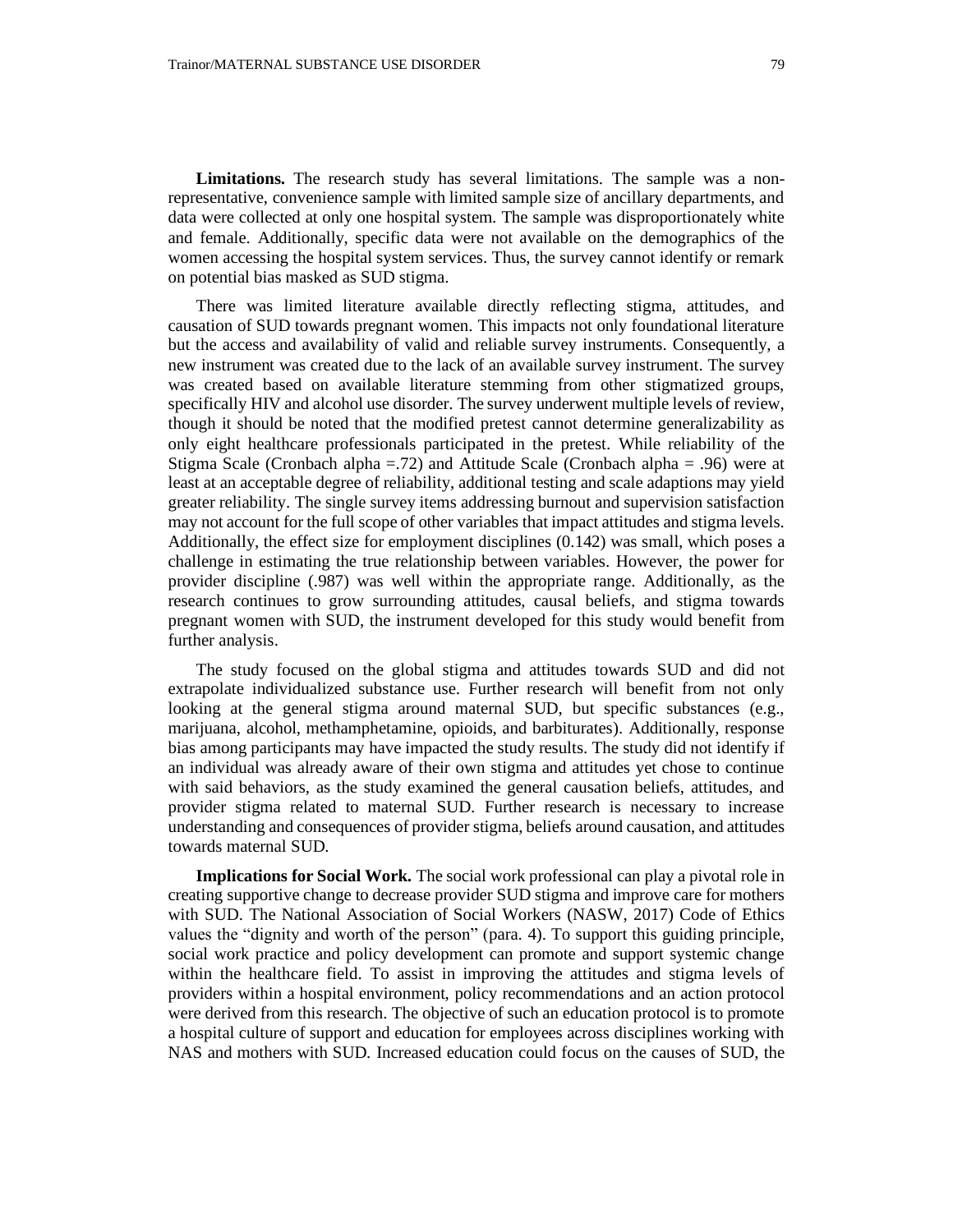supports available to mothers, and understanding the ramifications of one's own attitudes and stigma towards a mother with SUD.

The importance of human relationships is a core value of the social work profession (NASW, 2017). To support the growth of human relationship between the mother, baby and staff, more inclusive service protocols may provide positive benefit. The objective for a service protocol is to promote an inclusive, supportive, and safe environment for mothers and caregivers with babies experiencing NAS.

Overall, further research is necessary to better understand how families who experience SUD view the healthcare system and their experiences within the maternal/fetal care setting. By recognizing this unique experience, practitioners can identify specific needs and concerns. Creating policy change, increasing education, and continuing research regarding maternal SUD will offer social workers an opportunity to develop responsive support programs for healthcare workers and promote overall change within the healthcare setting.

#### **Conclusion**

Maternal SUD is a public health concern in the U.S. (Stone, 2015) with more than 5% of births involving prenatal substances (NIDA, 2017). The emerging trend toward increased punitive measures toward mothers is especially devastating as research evolves to reflect better outcomes when the mothers are more involved in the healthcare process. Enhancing the mother's experience, rather than utilizing perceived private and privileged patient/ provider conversations to exact punitive measures against the mother, should be the focus to allow for better mother and child outcomes.

One aspect of improving the mother's experience is to minimize the negative perceptions of those involved in her care. Although emerging research is available on stigma, it remains in the early stages of understanding and development (Link & Hatzenbuehler, 2016). This study provides an initial glimpse of healthcare practitioners' attitudes and levels of stigma within the maternal/fetal healthcare setting. Further study of stigma, particularly in the maternal/fetal domain, will enhance the understanding of health outcomes exacerbated by stigma and increase successful interventions (Hatzenbuehler, 2016).

Social workers are on the frontlines to support and advocate for humanistic treatment for all individuals, regardless of substance use. Social workers can create an inclusive environment by advocating for policy changes within hospital systems, including but not limited to policies which allow and encourage the mother to "room-in" and provide nonmedical care to their infants. This change in policy may lead to a culture shift as staff members are able to build relationships with the mother given her increased presence within the hospital. Going beyond formal policy change, social workers must also champion mothers by speaking up when a staff member perpetuates stigma and negative attitudes towards a mother with SUD. This may be implicitly or explicitly at the bedside, in team meetings, documentation, or general conversation. Social workers can and should play a vital role in providing ongoing and evidenced-based educational support to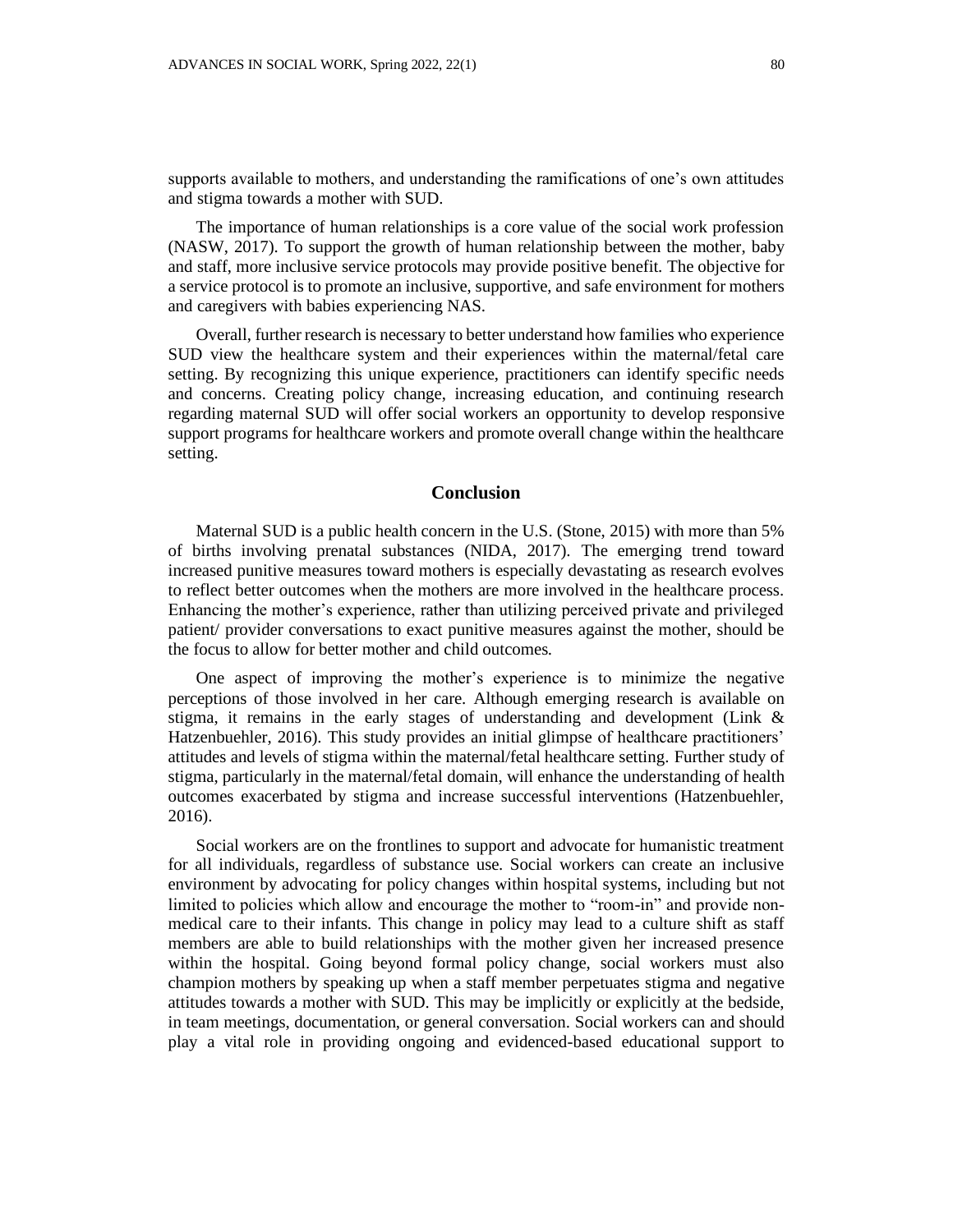colleagues, including those outside of social work. Mothers, babies, and communities deserve efforts towards decreasing stigma and making healthcare a positive experience.

#### **References**

- Bhuvaneswar, C., Chang, G., Epstein, L., & Stern, T. (2008). Cocaine and opioid use during pregnancy: Prevalence and management. *Psychiatrist Today, 10*(1), 59-65. <https://doi.org/10.4088/PCC.v10n0110>
- Bland, E., Oppenheimer, L., Brisson-Carroll, G., Morel, C., Holmes, P., & Gruslin, A. (2001). Influence of an education program on medical students' attitudes to substance use disorder in pregnancy. *American Journal of Drug and Alcohol Abuse, 27*(3), 483-490. [https://doi.org/10.1081/ADA-](https://doi.org/10.1081/ADA-100104513)[100104513](https://doi.org/10.1081/ADA-100104513)
- Boone, M., & McMichael, B. (2021). State-created fetal harm. *The Georgetown Law Journal*, *109*(3), 475-522. [https://www.law.georgetown.edu/georgetown-law](https://www.law.georgetown.edu/georgetown-law-journal/wp-content/uploads/sites/26/2021/03/Boone_McMichael_State-Created-Fetal-Harm.pdf)[journal/wp-content/uploads/sites/26/2021/03/Boone\\_McMichael\\_State-Created-](https://www.law.georgetown.edu/georgetown-law-journal/wp-content/uploads/sites/26/2021/03/Boone_McMichael_State-Created-Fetal-Harm.pdf)[Fetal-Harm.pdf](https://www.law.georgetown.edu/georgetown-law-journal/wp-content/uploads/sites/26/2021/03/Boone_McMichael_State-Created-Fetal-Harm.pdf)
- Bowie, B. (2005). Intervention to improve interactions between drug-abusing mothers and their drug-exposed infants: A review of the research literature. *Journal of Addictions Nursing, 15,* 153-161.<https://doi.org/10.1080/10884600490888349>
- Burke, S. (2016). Doctors applaud the end of Tennessee's Fetal Assault Law. Associated press.<https://apnews.com/08ce8448799148bf852babadc33d1aef>
- Busenbark, M. (2016). Strategies to care for babies born drug dependent. *Children's Hospital Today*, Children's Hospital Association. [https://www.childrenshospitals.org/Newsroom/Childrens-Hospitals-Today/Issue-](https://www.childrenshospitals.org/Newsroom/Childrens-Hospitals-Today/Issue-Archive/Issues/Spring-2016/Articles/Caring-for-Babies-Born-Drug-Dependent)[Archive/Issues/Spring-2016/Articles/Caring-for-Babies-Born-Drug-Dependent](https://www.childrenshospitals.org/Newsroom/Childrens-Hospitals-Today/Issue-Archive/Issues/Spring-2016/Articles/Caring-for-Babies-Born-Drug-Dependent)
- Carnes, M., Devine, P. G., Isaac, C., Manwell, L. B., Ford, C. E., Byars-Winston, A., Fine, E., & Sheridan, J. (2012). Promoting institutional change through bias literacy. *Journal of Diversity in Higher Education*, *5*(2), 63-77. <https://doi.org/10.1037/a0028128>
- Centers for Disease Control and Prevention. (2019). *Pregnancy-related deaths: Saving women's lives before, during, and after pregnancy*. [Pregnancy-related Deaths |](https://www.cdc.gov/vitalsigns/maternal-deaths/)  [VitalSigns | CDC](https://www.cdc.gov/vitalsigns/maternal-deaths/)
- Chapman, E. N., Kaatz, A., & Carnes, M. (2013). Physicians and implicit bias: How doctors may unwittingly perpetuate health care disparities. *Journal of General Internal Medicine*, *28*(11), 1504-1510[. https://doi.org/10.1007/s11606-013-2441-1](https://doi.org/10.1007/s11606-013-2441-1)
- Chiandetti, A., Hernandez, G., Mercadal-Hally, M., Alvarez., Andreu-Fernandez, V., Navarro-Tapia, E., Bastons-Compta, A., & Garcia-Algar, O. (2017). Prevalence of prenatal exposure to substances of abuse: Questionnaire versus biomarkers. *Reproductive Health, 14,* 1-12. <https://doi.org/10.1186/s12978-017-0385-3>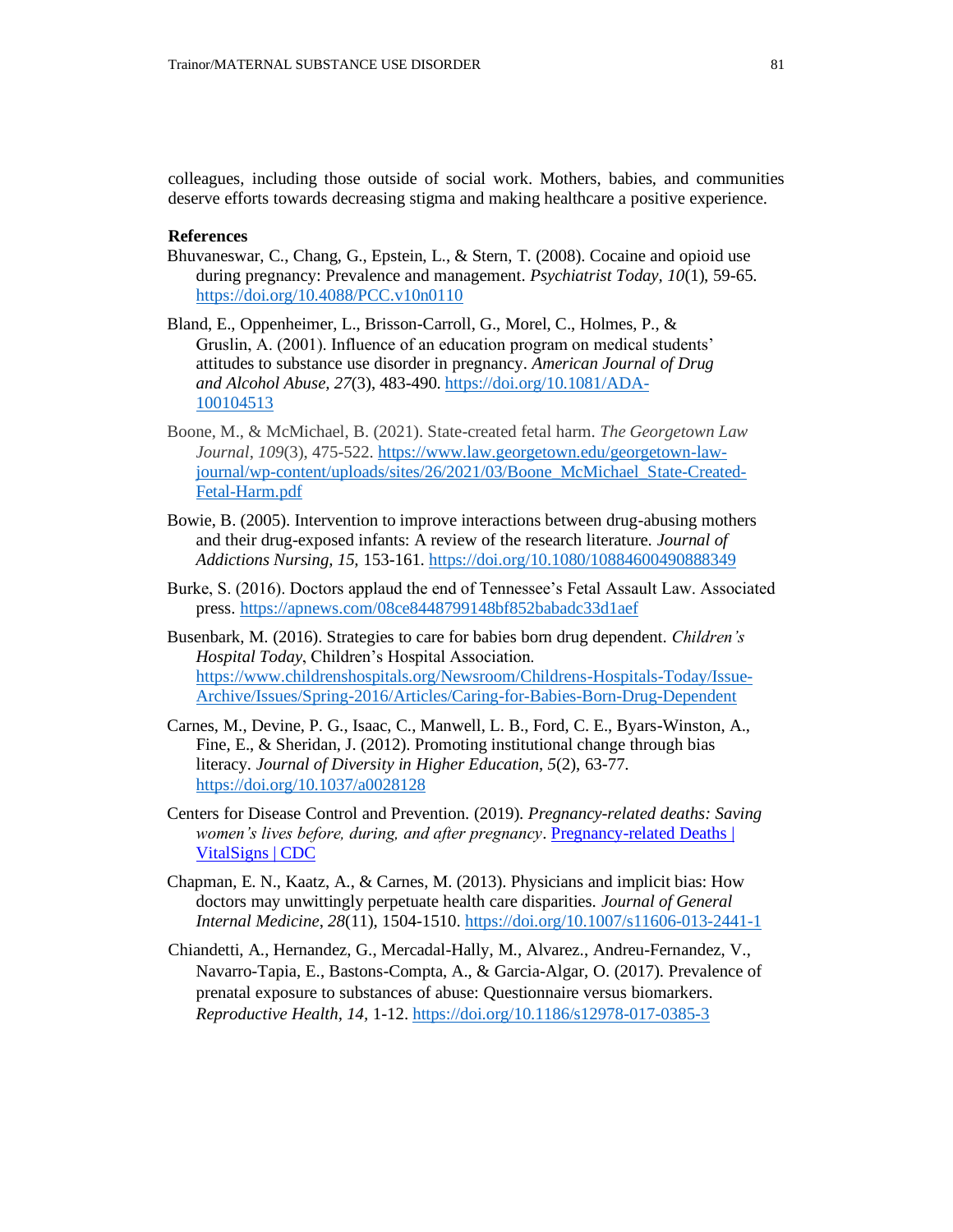- Collier, A. Y., & Molina, R. L. (2019). Maternal mortality in the United States: Updates on trends, causes, and solutions. *NeoReviews*, *20*(10), e561-e574. <https://doi.org/10.1542/neo.20-10-e561>
- Corrigan, P., Kerr, A., & Knudsen, L. (2005a). The stigma of mental illness: Explanatory models and methods for change. *Applied & Preventative Psychology, 11*, 179-199. <https://doi.org/10.1016/j.appsy.2005.07.001>
- Corrigan, P., Kuwabara, S. A, & O'Shaughnessy, J. (2009). The public stigma of mental illness and drug addiction: Findings from a stratified random sample*. Journal of Social Work, 9*, 139-147[. https://doi.org/10.1177/1468017308101818](https://doi.org/10.1177/1468017308101818)
- Corrigan, P., Markowitz, F., & Watson, A. (2004). Structural levels of mental illness stigma and discrimination. *Schizophrenia Bulletin, 30*(3), 481-489. <https://doi.org/10.1093/oxfordjournals.schbul.a007096>
- Corrigan, P., Watson, A., Heyman, M., Warpinski, A., Garcia, G., Slopen, N., & Hall, L. (2005b). Structural stigma in the state legislature. *Psychiatric Services, 56*(5), 557- 563.<https://doi.org/10.1176/appi.ps.56.5.557>
- Crawford, C., Sias, L., & Goodwin, L. (2015). Treating pregnant women with substance abuse issues in an obgyn clinic: Barriers to treatment. *Vistas, 2015,* 1-8. [https://www.counseling.org/docs/default-source/vistas/treating-pregnant-women](https://www.counseling.org/docs/default-source/vistas/treating-pregnant-women-with-substance-abuse-issues-in-an-obgyn-clinic-barriers-to-treatment.pdf?sfvrsn=a417f2c_8)[with-substance-abuse-issues-in-an-obgyn-clinic-barriers-to](https://www.counseling.org/docs/default-source/vistas/treating-pregnant-women-with-substance-abuse-issues-in-an-obgyn-clinic-barriers-to-treatment.pdf?sfvrsn=a417f2c_8)[treatment.pdf?sfvrsn=a417f2c\\_8](https://www.counseling.org/docs/default-source/vistas/treating-pregnant-women-with-substance-abuse-issues-in-an-obgyn-clinic-barriers-to-treatment.pdf?sfvrsn=a417f2c_8)
- Criminal Law. (2020). Criminalization of pregnancy eighth circuit upholds manslaughter charge against pregnant woman for death of baby based on prenatal drug use. *Harvard Law Review, 133*(3), 1087-1094. [https://harvardlawreview.org/wp-content/uploads/2020/01/1087-1094\\_Online.pdf](https://harvardlawreview.org/wp-content/uploads/2020/01/1087-1094_Online.pdf)
- Darlington, C. K., Compton, P. A., & Hutson, S. P. (2021). Revisiting the Fetal Assault Law in Tennessee: Implications and the way forward. *Policy, Politics & Nursing Practice, 22*(2), 93-104. <https://doi.org/10.1177/1527154421989994>
- De Bortoli, L., Coles, J., & Dolan, M. (2014). Linking illicit substance misuse during pregnancy and child abuse: What is the quality of the evidence? *Child and Family Social Work, 19,* 136-148.<https://doi.org/10.1111/cfs.12002>
- Dryden, C., Young, D., Hepburn, M., & Mactier, H. (2009). Maternal methadone use in pregnancy: Factors associated with the development of neonatal abstinence syndrome and implications for healthcare resources. *Obstetrics and Gynecology, 116*(5), 665- 671.<https://doi.org/10.1111/j.1471-0528.2008.02073.x>
- Daui Wei Ling, C. (2011). MANOVA: Type 1 error rate analysis. *Digital Commons, California Polytechnic State University.*  <https://digitalcommons.calpoly.edu/statsp/19/>
- Faherty, L. J., Kranz, A. M., Russell-Fritch, J., Patrick, S. W., Cantor, J., & Stein, B. D. (2019). Association of punitive and reporting state policies related to substance use in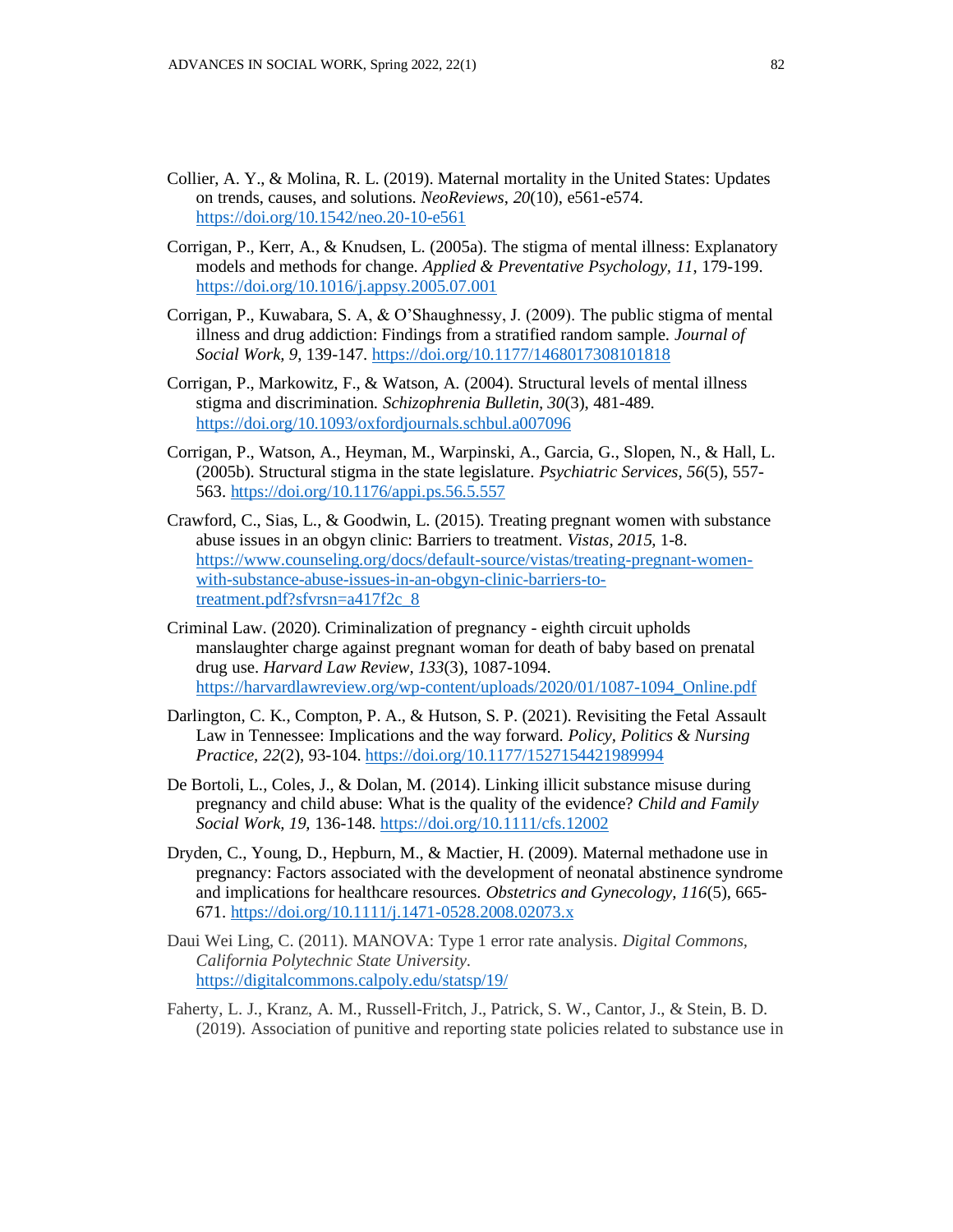pregnancy with rates of neonatal abstinence syndrome. *JAMA Network Open*, *2*(11), 1-12.<https://doi.org/10.1001/jamanetworkopen.2019.14078>

- Fonti, S., Davis, D., & Ferguson, S. (2016). The attitudes of health care professionals towards women using illicit substances in pregnancy: A cross-sectional study. *Women Birth, 4,* 1-6. https://doi.org/10.1016/j.wombi.2016.01.001
- Frank, L. E., & Nagel, S. K. (2017). Addiction and moralization: The role of the underlying model of addiction. *Neuroethics*, *10*(1), 129-139. <https://doi.org/10.1007/s12152-017-9307-x>
- French, A., Macedo, M., Poulsen, J., Waterson, T. & Yu, A. (n.d.). Multivariate analysis of variance. [https://utah.instructure.com/files/7975618/download?download\\_frd=1](https://utah.instructure.com/files/7975618/download?download_frd=1)
- Frimpong, J. A., Helleringer, S., Awoonor-Williams, J. K., Yeji, F., & Phillips, J. F. (2011). Does supervision improve health worker productivity? Evidence from the upper east region of Ghana. *Tropical Medicine & International Health*, *16*(10), 1225- 1233. <https://doi.org/10.1111/j.1365-3156.2011.02824.x>
- Garg, M., Garrison, L., Leeman, L., Hamidovic, A., Borrego, M., Rayburn, W., & Bakhireva, L. (2016). Validity of self-reported drug use information among pregnant women. *Maternal and Child Health Journal, 20*(1), 41-47. <https://doi.org/10.1007/s10995-015-1799-6>
- Goodman, D., Whalen, B., & Hodder, L. C. (2019). It's time to support, rather than punish, pregnant women with substance use disorder. *JAMA Network Open*, *2*(11), 1- 3.<https://doi.org/10.1001/jamanetworkopen.2019.14135>
- Guttmacher Institute. (2021, December 2). *Substance use during pregnancy*. [https://www.guttmacher.org/state-policy/explore/substance-use-during-pregnancy.](https://www.guttmacher.org/state-policy/explore/substance-use-during-pregnancy)
- Haffajee, R. L., Faherty, L. J., & Zivin, K. (2021). Pregnant women with substance use disorders: The harm associated with punitive approaches. *New England Journal of Medicine*, *384*(25), 2364-2367.<https://doi.org/10.1056/NEJMp2101051>
- Hall, W. J., Chapman, M. V., Lee, K. M., Merino, Y. M., Thomas, T. W., Payne, B. K., Eng, E., Day, S. H., & Coyne-Beasley, T. (2015). Implicit racial/ethnic bias among health care professionals and its influence on health care outcomes: A systematic review. *American Journal of Public Health, 105*(12), e60–e76. <https://doi.org/10.2105/AJPH.2015.302903>
- Hatzenbuehler, M. (2016). Structural stigma: Research evidence and implications for psychological science. *American Psychologist, 71*(8), 742-751. <https://doi.org/10.1037/amp0000068>
- Hatzenbuehler, M., Phelan, J., & Link, B. (2013). Stigma as a fundamental cause of population health inequalities. *American Journal of Public Health*, *103*(5), 813-821. <https://doi.org/10.2105/AJPH.2012.301069>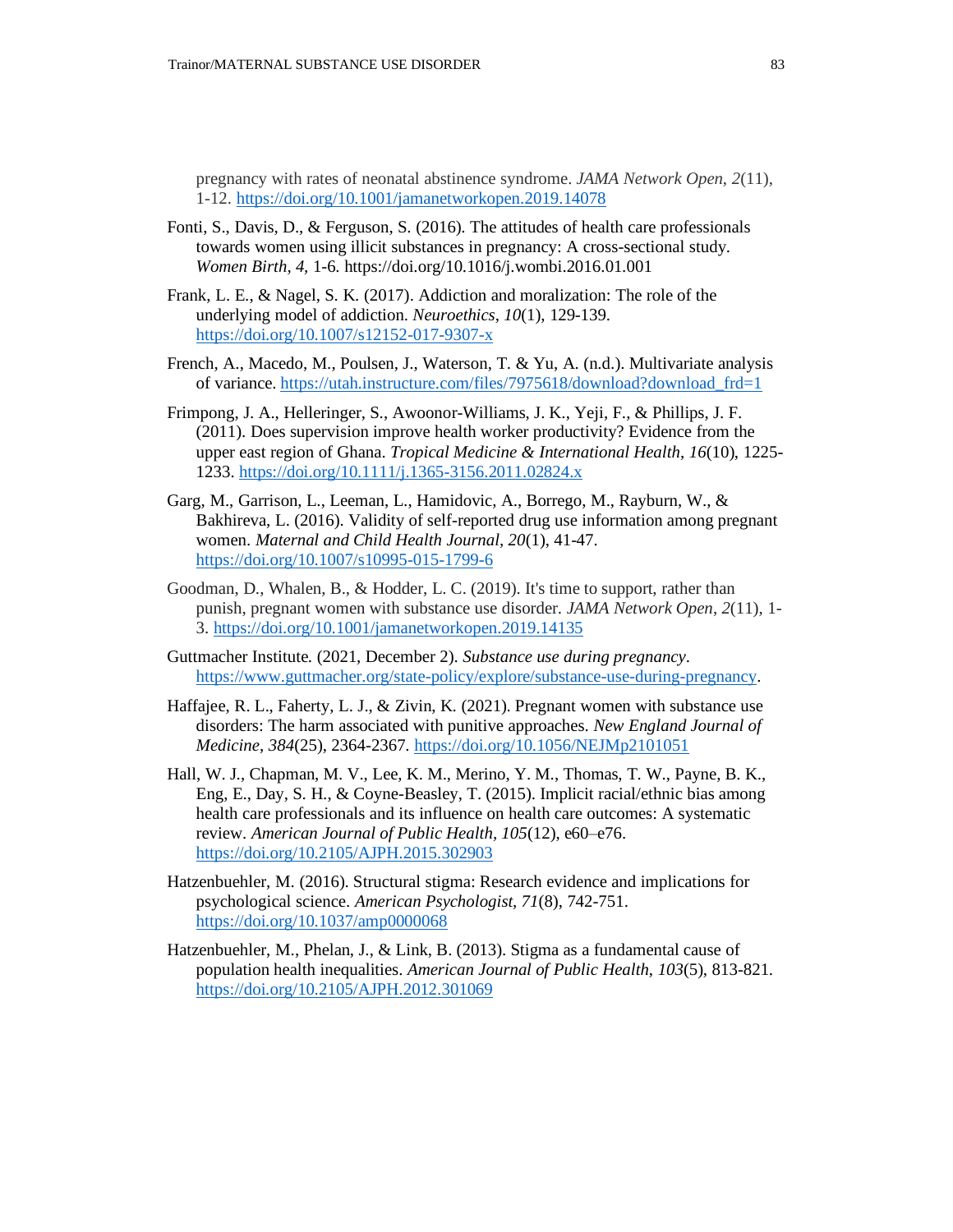- Horvath, T., Misra, K., & Epner, A. (n.d.). Disease model of addiction and recovery implications. AMHC. [https://www.gracepointwellness.org/1408](https://www.gracepointwellness.org/1408-addictions/article/48343-disease-model-of-addiction-and-recovery-implications) [addictions/article/48343-disease-model-of-addiction-and-recovery-implications](https://www.gracepointwellness.org/1408-addictions/article/48343-disease-model-of-addiction-and-recovery-implications)
- Howell, E. M., & Chasnoff, I. J. (1999). Perinatal substance abuse treatment: Findings from focus groups with clients and providers. *Journal of Substance Abuse Treatment*, *17*(1-2), 139-148[. https://doi.org/10.1016/S0740-5472\(98\)00069-5](https://doi.org/10.1016/S0740-5472(98)00069-5)
- Hudak, M. L., Tan, R. C., (2012). Committee on drugs, committee on fetus and newborn, & American Academy of Pediatrics. Neonatal drug withdrawal. *Pediatrics*, *129*(2), e540–e560.<https://doi.org/10.1542/peds.2011-3212>
- Indiana Department of Health. (2020). *Indiana Maternal Mortality Review Committee: 2020 annual report*. [https://www.in.gov/health/cfr/files/Maternal-Mortality-](https://www.in.gov/health/cfr/files/Maternal-Mortality-Report_December-2020-Final.pdf)[Report\\_December-2020-Final.pdf](https://www.in.gov/health/cfr/files/Maternal-Mortality-Report_December-2020-Final.pdf)
- Koppel, S (2016). Evidence-based drug crime policy: Moving beyond the moral/medical dichotomy to a multi-level model of addiction. *Journal of Civil Legal Science, 5*(175), 1-5.<https://doi.org/10.4172/2169-0170.1000175>
- Latuskie, K. A., Andrews, N. C., Motz, M., Leibson, T., Austin, Z., Ito, S., & Pepler, D. J. (2019). Reasons for substance use continuation and discontinuation during pregnancy: A qualitative study. *Women and Birth, 32*(1), e57-e64. <https://doi.org/10.1016/j.wombi.2018.04.001>
- Lawrence, R., Rasinski, K., Yoon, J., & Curlin, F. (2013). Physicians' belief about the nature of addiction: A survey of primary care physicians and psychiatrists. *American Journal on Addictions, 2,* 255-260. <https://doi.org/10.1111/j.1521-0391.2012.00332.x>
- Lemaitre, R. (2011, December 5). Obama drug policy: Reforming the criminal justice system [Blog]. Office of National Drug Council and Policy. [https://obamawhitehouse.archives.gov/blog/2011/12/05/obama-drug-policy](https://obamawhitehouse.archives.gov/blog/2011/12/05/obama-drug-policy-reforming-criminal-justice-system)[reforming-criminal-justice-system](https://obamawhitehouse.archives.gov/blog/2011/12/05/obama-drug-policy-reforming-criminal-justice-system)
- Link, B., & Hatzenbuehler, M. L. (2016). Stigma as an unrecognized determinant of population health: Research and policy implications. *Journal of Health Politics, Policy & Law*, *41*(4), 653-673.<https://doi.org/10.1215/03616878-3620869>
- Little, M., Shah, R., Vermeulen, M., Gorman, A., Dzendoletas, D., Ray, J. G. (2005). Adverse perinatal outcomes associated with homelessness and substance use in pregnancy. *Canadian Medical Association Journal, 173*(*6),* 615-618*.*  <https://doi.org/10.1503/cmaj.050406>
- Livingston, J. D., & Boyd, J. E. (2010). Correlates and consequences of internalized stigma for people living with mental illness: A systemic review and meta-analysis. *Social Science & Medicine, 71*, 2150-2161. <https://doi.org/10.1016/j.socscimed.2010.09.030>
- Livingston, J. D., Milne, T., Fang, M., & Amari, E. (2012). The effectiveness of interventions for reducing stigma related to substance use disorder: A systemic review. *Addiction, 107*, 39-50.<https://doi.org/10.1111/j.1360-0443.2011.03601.x>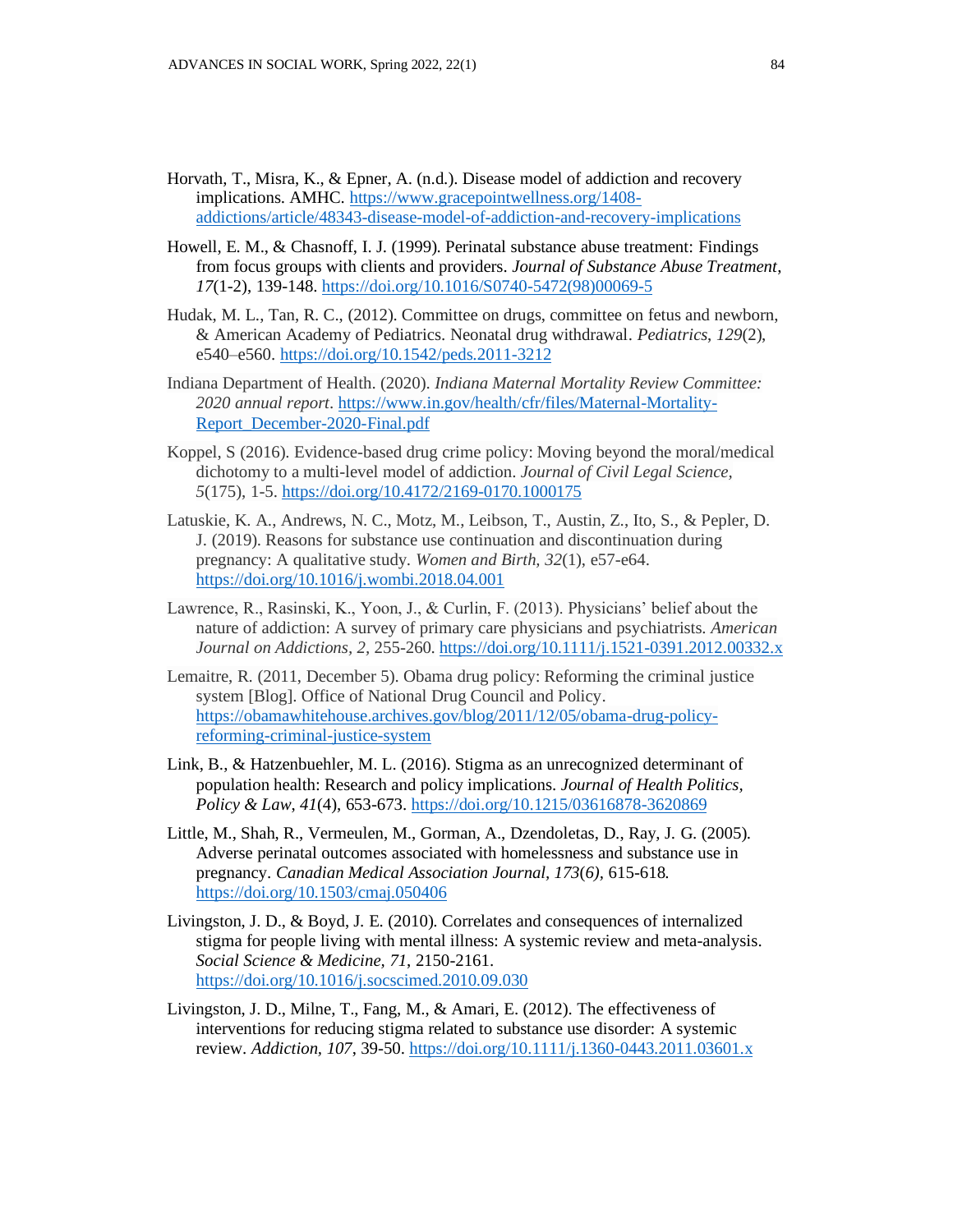- Logan, B., Brown, M., & Hayes, M. (2013). Neonatal abstinence syndrome: Treatment and pediatric outcomes. *Clinical Obstetrics & Gynecology, 56*(1), 186-192. <https://doi.org/10.1097/GRF.0b013e31827feea4>
- Lollar, C. E. (2017). Criminalizing pregnancy. *Indiana Law Journal, 92*(3), 947-1005. [https://www.repository.law.indiana.edu/cgi/viewcontent.cgi?article=11252&context=](https://www.repository.law.indiana.edu/cgi/viewcontent.cgi?article=11252&context=ilj) [ilj](https://www.repository.law.indiana.edu/cgi/viewcontent.cgi?article=11252&context=ilj)
- MacVicar, S., & Kelly, L. (2019). Systemic mixed- study review of nonpharmacological management of neonatal abstinence syndrome. *Birth, 46*(3), 428-438. <https://doi.org/10.1111/birt.12427>
- Marangoni, S., & Felix de Oliveria, M. (2015). Women users of drug abuse during pregnancy: Characterization of a series of cases. *Acta Scientiarium; Health Sciences, 37*(1), 53-61[. https://doi.org/10.4025/actascihealthsci.v37i1.16754](https://doi.org/10.4025/actascihealthsci.v37i1.16754)
- Mburu, G., Ayon, S., Mahinda, S., Khoshnood, K. (2020). Determinants of women's drug use during pregnancy: Perspectives from a qualitative study. *Maternal Child Health Journal, 24*, 1170-1178.<https://doi.org/10.1007/s10995-020-02910-w>
- McGlothen-Bell, K., Recto, P., McGrath, J. M., Brownell, E., & Cleveland, L. M. (2021). Recovering together: Mothers' experiences providing skin-to-skin care for their infants with NAS. *Advances in Neonatal Care: Official Journal of the National Association of Neonatal Nurses*, *21*(1), 16-22. <https://doi.org/10.1097/ANC.0000000000000819>
- McQueen, K., & Murphy-Oikonen, J. (2016). Neonatal abstinence syndrome. *New England Journal of Medicine, 375*, 2468-2479. <https://doi.org/10.1056/NEJMra1600879>
- Melillo, G. (2020, June 13). *Racial disparities persist in maternal morbidity, mortality and infant health*. American Diabetes Association Scientific Sessions. [https://www.ajmc.com/view/racial-disparities-persist-in-maternal](https://www.ajmc.com/view/racial-disparities-persist-in-maternal-morbidity-mortality-and-infant-health)[morbidity-mortality-and-infant-health](https://www.ajmc.com/view/racial-disparities-persist-in-maternal-morbidity-mortality-and-infant-health)
- Meurk, C.S., Broom, A., Adams, J., Hall, W., & Lucke, J. (2014). Factors influencing women's decisions to drink alcohol during pregnancy: Findings of a qualitative study with implications for health communication. *BioMed Central Pregnancy Childbirth, 14*, 1-9.<https://doi.org/10.1186/1471-2393-14-246>
- Mitchell, M. M., Severtson, S. G., & Latimer, W. W. (2008). Pregnancy and race/ethnicity as predictors of motivation for drug treatment. *American Journal Drug and Alcohol Abuse, 34*(4), 397-404.<https://doi.org/10.1080/00952990802082172>
- Murphy, T. (2021). *Statistical design and analysis of experiments with R.* Bookdown, Atlanta.<https://tjmurphy.github.io/jabstb/>
- National Association of Social Workers. (2017). *Code of ethics.*  <https://www.socialworkers.org/About/Ethics/Code-of-Ethics/Code-of-Ethics-English>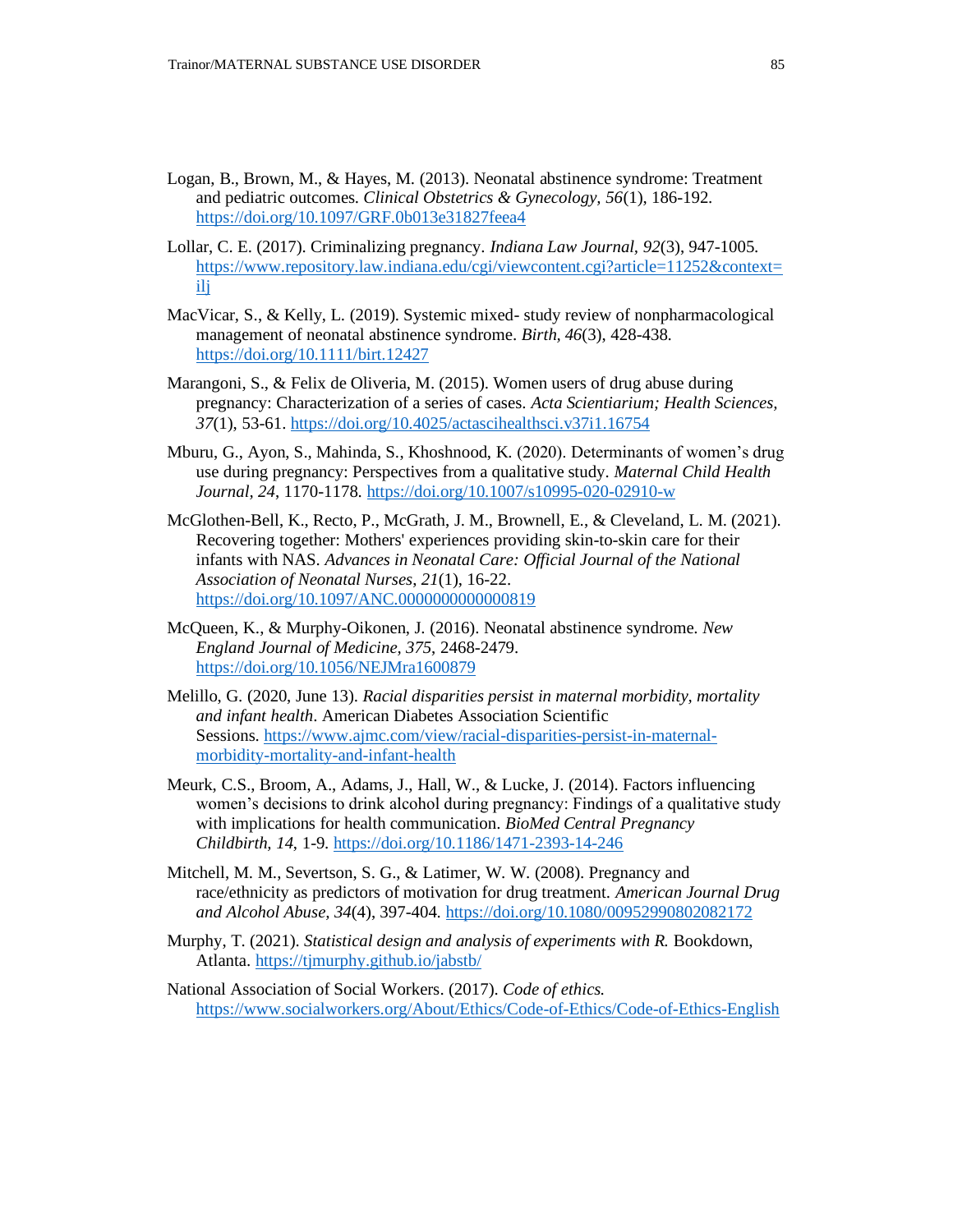National Institute on Drug Abuse [NIDA]. (2011). Prenatal exposure to drugs of abuse— May 2011. [https://radarcart.boisestate.edu/library/files/2017/07/prenatal\\_exposure\\_May-](https://radarcart.boisestate.edu/library/files/2017/07/prenatal_exposure_May-2011.pdf)

[2011.pdf.](https://radarcart.boisestate.edu/library/files/2017/07/prenatal_exposure_May-2011.pdf)

- NIDA. (2014). Mental health.<https://www.drugabuse.gov/related-topics/mental-health>
- NIDA. (2017). Dramatic increases in maternal opioid use and neonatal abstinence syndrome. [https://archives.drugabuse.gov/trends-statistics/dramatic-increases-in](https://archives.drugabuse.gov/trends-statistics/dramatic-increases-in-maternal-opioid-use-neonatal-abstinence-syndrome)[maternal-opioid-use-neonatal-abstinence-syndrome.](https://archives.drugabuse.gov/trends-statistics/dramatic-increases-in-maternal-opioid-use-neonatal-abstinence-syndrome)
- NIDA. (2019). Dramatic increases in maternal opioid use and neonatal abstinence syndrome. [https://www.drugabuse.gov/drug-topics/trends](https://www.drugabuse.gov/drug-topics/trends-statistics/infographics/dramatic-increases-in-maternal-opioid-use-neonatal-abstinence-syndrome)[statistics/infographics/dramatic-increases-in-maternal-opioid-use-neonatal](https://www.drugabuse.gov/drug-topics/trends-statistics/infographics/dramatic-increases-in-maternal-opioid-use-neonatal-abstinence-syndrome)[abstinence-syndrome](https://www.drugabuse.gov/drug-topics/trends-statistics/infographics/dramatic-increases-in-maternal-opioid-use-neonatal-abstinence-syndrome)
- NIDA. (2020a). How effective is drug addiction treatment?. [https://nida.nih.gov/publications/principles-drug-addiction-treatment-research-based](https://nida.nih.gov/publications/principles-drug-addiction-treatment-research-based-guide-third-edition/frequently-asked-questions/how-effective-drug-addiction-treatment)[guide-third-edition/frequently-asked-questions/how-effective-drug-addiction](https://nida.nih.gov/publications/principles-drug-addiction-treatment-research-based-guide-third-edition/frequently-asked-questions/how-effective-drug-addiction-treatment)[treatment](https://nida.nih.gov/publications/principles-drug-addiction-treatment-research-based-guide-third-edition/frequently-asked-questions/how-effective-drug-addiction-treatment)
- NIDA. (2020b). Substance use while pregnant and breastfeeding. [https://www.drugabuse.gov/publications/research-reports/substance-use-in](https://www.drugabuse.gov/publications/research-reports/substance-use-in-women/substance-use-while-pregnant-breastfeeding)[women/substance-use-while-pregnant-breastfeeding](https://www.drugabuse.gov/publications/research-reports/substance-use-in-women/substance-use-while-pregnant-breastfeeding)
- Olejnik, S.F. (1984). Planning educational research: Determining the necessary sample size. *Journal of Experimental Education, 53* (1), 40-48.
- Paris, R., Herriott, A. L., Maru, M., Hacking, S. E., & Sommer, A. R. (2020). Secrecy versus disclosure: Women with substance use disorders share experiences in help seeking during pregnancy. *Maternal Child Health Journal, 24,* 1396-1403. <https://doi.org/10.1007/s10995-020-03006-1>
- Patrick, S., Schumacher, R., Benneyworth, B. D., Krans, E. E., McAllister, J. M., & Davis, M. M. (2012). Neonatal Abstinence Syndrome and associated health care expenditures: United States 2000-2009. *American Medical Association, 307*(18), 1934-1940. <https://doi.org/10.1001/jama.2012.3951>
- Pickard H. (2017). Responsibility without blame for addiction. *Neuroethics*, *10*(1), 169– 180.<https://doi.org/10.1007/s12152-016-9295-2>
- Pope, D. G., Price, J., & Wolfers, J. (2018). Awareness reduces racial bias. *Management Science, 64*(11), 4988-4995. <https://doi.org/10.1287/mnsc.2017.2901>
- Prasad, M. (2014). When opiate abuse complicates pregnancy. *Contemporary OB/GYN, 58*(5), 28-37[. https://www.contemporaryobgyn.net/view/when-opiate-abuse](https://www.contemporaryobgyn.net/view/when-opiate-abuse-complicates-pregnancy)[complicates-pregnancy](https://www.contemporaryobgyn.net/view/when-opiate-abuse-complicates-pregnancy)
- Raeside, L. (2003). Attitudes of staff towards mothers affected by substance abuse. *British Journal of Nursing, 12*(5), 302-310. <https://doi.org/10.12968/bjon.2003.12.5.11176>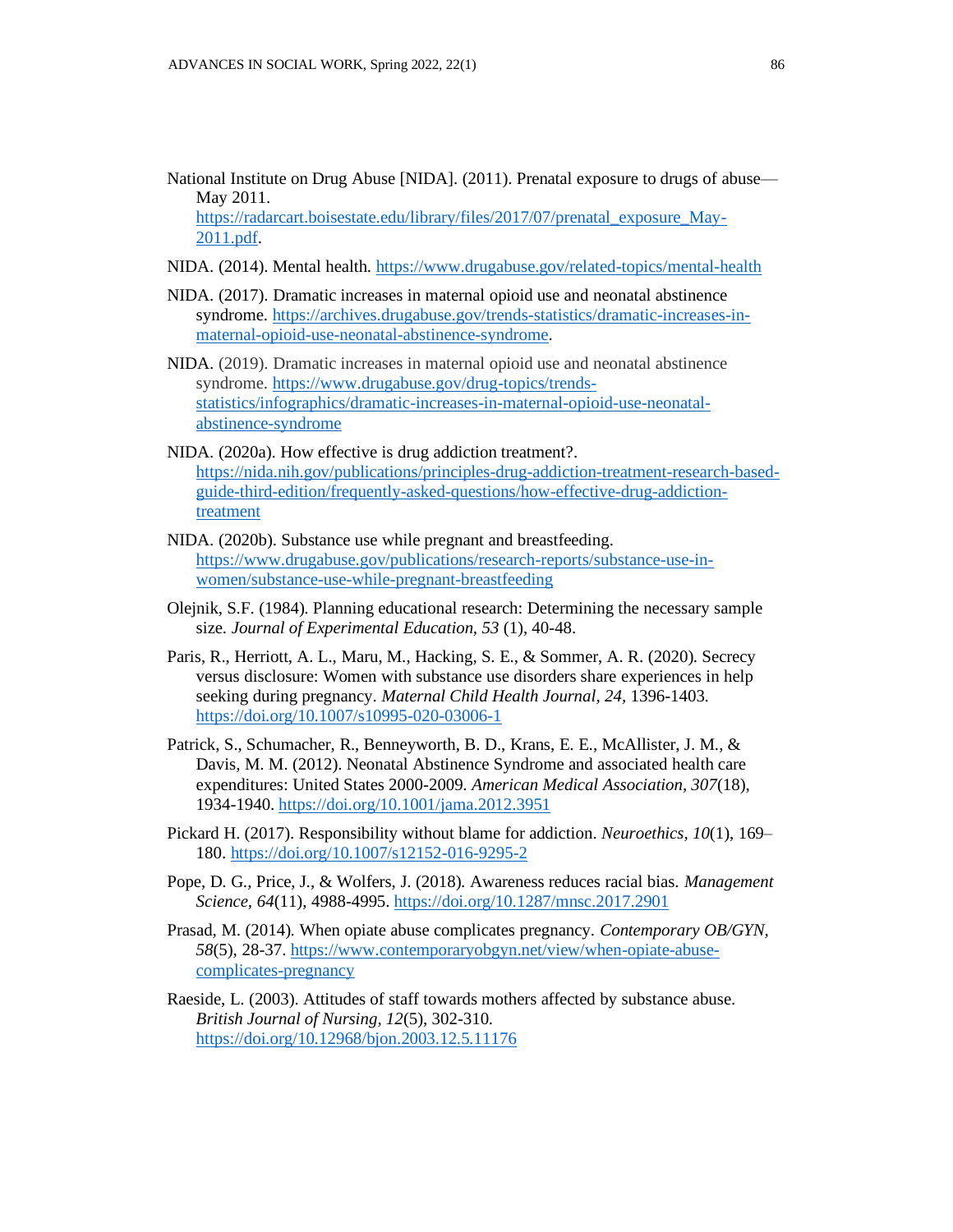- Renbarger, K. M., Shieh, C., Moorman, M., Latham-Mintus, K., & Draucker, C. (2019). Health care encounters of pregnant and postpartum women with substance use disorders. *Western Journal of Nursing Research, 42*(8), 612-628. <https://doi.org/10.1177/0193945919893372>
- Roberts, S., & Pies, C. (2010). Complex calculations: How drug use during pregnancy becomes a barrier to prenatal care. *Journal of Maternal Child Health, 15*, 333-341. <https://doi.org/10.1007/s10995-010-0594-7>
- Schaler, J. A. (1991). Drugs and free will. *Society, 28,* 42-49. <https://doi.org/10.1007/BF02695758>
- Selleck, C., & Redding, B. (1998). Knowledge and attitudes of registered nurses toward perinatal substance abuse. *Journal of Obstetrics, Gynecology and Neonatal Nursing, 27*(1), 70-77. [https://doi.org/10.1111/j.1552-](https://doi.org/10.1111/j.1552-6909.1998.tb02593.x) [6909.1998.tb02593.x](https://doi.org/10.1111/j.1552-6909.1998.tb02593.x)
- Shadowen, C., Wheeler, R., & Terplan, M. (2021). Patient and provider knowledge of and attitudes toward medical conditions and medication during pregnancy. *Addiction Science & Clinical Practice, 16*(1), 22-22. [https://doi.org/10.1186/s13722-021-](https://doi.org/10.1186/s13722-021-00228-8) [00228-8](https://doi.org/10.1186/s13722-021-00228-8)
- Silins, E., Conigrave, K. M., Rakvin, C., Dobbins, T., & Curry, K. (2007). The influence of structured education and clinical experience on the attitudes of medical students towards substance misusers. *Drug and Alcohol Review, 26*, 191-200. <https://doi.org/10.1080/09595230601184661>
- Stein, J. (2002). *Manual for primary care providers: Effectively caring for active substance users*. New York Academy of Pediatrics.
- Stone, R. (2015). Pregnant women and substance use: Fear, stigma, and barriers to care. *Health and Justice, 3*(2), 1-15.<https://doi.org/10.1186/s40352-015-0015-5>
- Stringer, K., Turan, B., McCormick, L., Durojaiye, M., Nyblade, L., Kempf, M., Lichenstein, B., & Turan, J. (2016). HIV-related stigma among health care providers in the Deep South. *AIDS & Behavior*, *20*(1), 115-125. <https://doi.org/10.1007/s10461-015-1256-y>
- Substance Abuse and Mental Health Services Administration (SAMHSA) (2016). *A collaborative approach to the treatment of pregnant women with opioid use disorders.* HHS Publication No. (SMA) 16-4978. Rockville, MD: Substance Abuse and Mental Health Services Administration. [https://ncsacw.samhsa.gov/files/Collaborative\\_Approach\\_508.pdf](https://ncsacw.samhsa.gov/files/Collaborative_Approach_508.pdf)
- Sukhera, J., Milne, A., Teunissen, P. W., Lingard, L., & Watling, C. (2018). Adaptive reinventing: implicit bias and the co-construction of social change. *Advances in Health Sciences Education: Theory and Practice*, *23*(3), 587-599. <https://doi.org/10.1007/s10459-018-9816-3>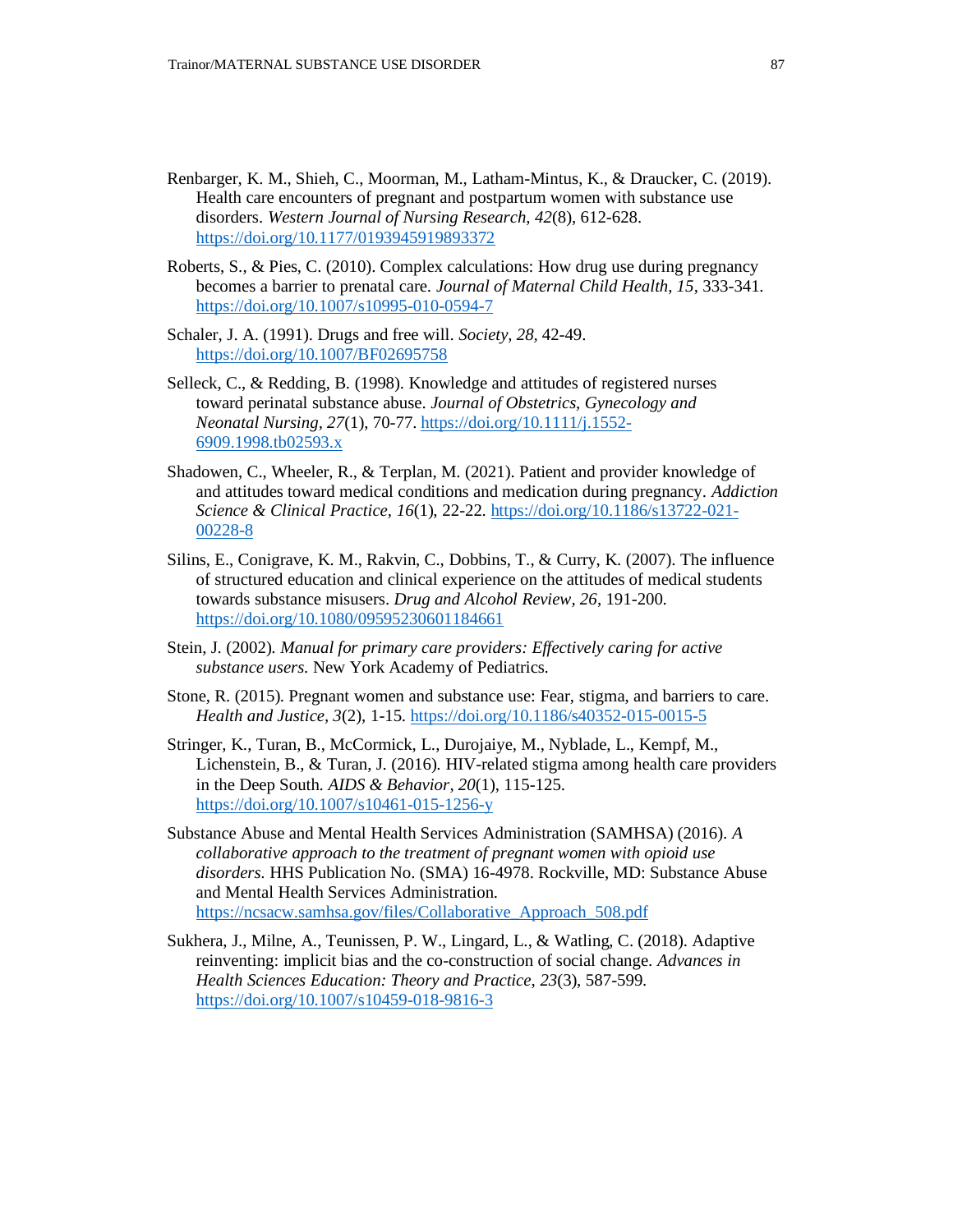- Sun, A. (2004). Principles for practice with substance-abusing pregnant women: A framework based on the five social work intervention roles. *Social Work, 49*(3), 383- 394. <https://doi.org/10.1093/sw/49.3.383>
- VanWormer, K. & Davis, D. (2018). *Addiction treatment: A strengths assessment* (4th ed.). Cengage*.*
- Vogel, L. (2018). Newborns exposed to opioids need mothers more than NICU, say pediatricians. *Canadian Medical Association Journal*, *190*(4), E123-E124. <https://doi.org/10.1503/cmaj.109-5550>
- Whiteman, V., Salemi, J., Mulubrhan, Cain, M., Muktar, A., & Salihu, H. (2014). Maternal opioid drug use during pregnancy and its impact on perinatal morbidity, mortality, and the costs of medical care in the United States. *Journal of Pregnancy, 2014*, 1-8[. https://doi.org/10.1155/2014/906723](https://doi.org/10.1155/2014/906723)
- Winstone, W., & Gervis, M. (2006). Countertransference and the self-aware sport psychologist: Attitudes and patterns of professional practice. *Sport Psychologist, 20*(4), 495-511. <https://doi.org/10.1123/tsp.20.4.495>
- Wolfson, L., Schmidt, R. A., Stinson, J., & Poole, N. (2021). Examining barriers to harm reduction and child welfare services for pregnant women and mothers who use substances using a stigma action framework. *Health & Social Care in the Community, 29*(3), 589-601. <https://doi.org/10.1111/hsc.13335>
- Woods, L. M., & Connelly, C. D. (2022). Opioid use treatment and recovery services during pregnancy. *Journal of the American Psychiatric Nurses Association, 28*(1), 58-67. <https://doi.org/10.1177/10783903211033033>
- Worley, J. (2014). Identification and management of prescription drug abuse in pregnancy. *Journal of Perinatal and Neonatal Nursing, 28*(30), 196-203. <https://doi.org/10.1097/JPN.0000000000000039>

**Author note:** Address correspondence to Kristin Trainor, Department of Social Work, Ball State University, Muncie, IN, 47306. Email: [ketrainor@bsu.edu](mailto:ketrainor@bsu.edu)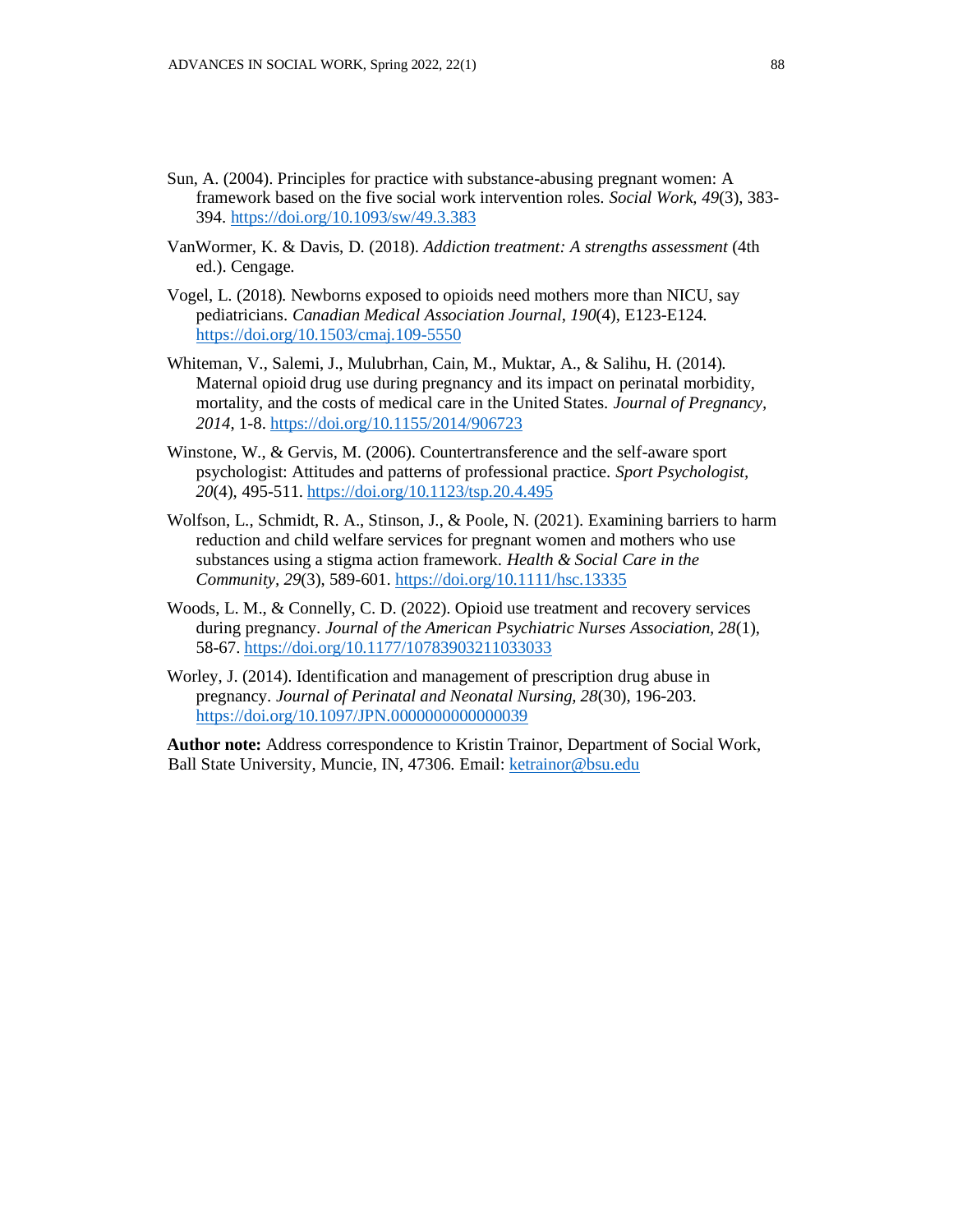# Appendix

# A. **BACKGROUND INFORMATION Please check the most accurate response.**

1. I currently practice in a maternal, fetal, or pediatric setting?  $\Box$  Yes  $\Box$  No

| 2. |                                                                             |                                          |                                                         |                               | I hold the following degree/licensure: Please check the highest level of degree attained.   |  |
|----|-----------------------------------------------------------------------------|------------------------------------------|---------------------------------------------------------|-------------------------------|---------------------------------------------------------------------------------------------|--|
|    | High School:                                                                | $\Box$ Diploma                           | $\Box GED$                                              |                               |                                                                                             |  |
|    | College:                                                                    | $\Box$ Associates                        | $\Box$ <i>B.A.</i> / <i>B.S.</i>                        |                               | $\Box$ <i>B.S.W.</i> ( <i>Social Work</i> )                                                 |  |
|    | Masters:                                                                    | $\Box MSW$                               | $\Box MBA$                                              | $\Box MPH$                    | $\Box$ <i>MHA</i>                                                                           |  |
|    | Nursing:                                                                    | $\Box L.P.N$                             | $\Box R.N.$                                             | $\Box$ <i>B.S.N.</i>          | $\Box N.P.$                                                                                 |  |
|    | Physicians:                                                                 | $\Box M.D.$                              | $\Box D.O$                                              |                               |                                                                                             |  |
|    | <b>Advanced Training:</b>                                                   | $\Box$ OB/GYN                            | $\Box$ Neonatology                                      | $\Box$ Other                  |                                                                                             |  |
|    | Other:                                                                      | $\Box$ Physical Therapist (P.T.)         |                                                         |                               | $\Box$ Occupational Therapist (OTR/L)                                                       |  |
|    |                                                                             | $\Box$ Pharmacist (Pharm D)              |                                                         |                               | $\Box$ Registered Dietician (RD)                                                            |  |
|    |                                                                             | $\Box$ Speech/Language Pathologist (SLP) |                                                         |                               | $\Box$ Other (Please specify: $\Box$ )                                                      |  |
| 3. | My current area of practice is: Please check the most appropriate response. |                                          |                                                         |                               |                                                                                             |  |
|    | $\Box NICU$<br>$\Box PICU$                                                  |                                          | $\Box$ High Risk Obstetrics                             | $\Box$ Pediatrics             | $\Box$ CCN                                                                                  |  |
|    | $\Box$ <i>Family Care</i>                                                   |                                          | $\Box$ Outpatient Clinic                                |                               |                                                                                             |  |
| 4. | My current employment role is: Please check the most appropriate response.  |                                          |                                                         |                               |                                                                                             |  |
|    | □Medical Doctor-Direct Care □Medical Doctor-Administration only             |                                          |                                                         |                               |                                                                                             |  |
|    | $\Box$ Direct Care Nurse                                                    |                                          | $\Box$ <i>Nurse Practitioner</i>                        |                               | $\Box$ Case Manager                                                                         |  |
|    | $\Box$ <i>Lactation Consultant</i>                                          |                                          | $\Box$ Nursing Management                               |                               | $\Box$ <i>Nursing Educator</i>                                                              |  |
|    | $\square$ Social Worker                                                     | $\Box$ Pharmacy                          |                                                         | $\Box$ Child Life             |                                                                                             |  |
|    | $\Box$ Chaplain                                                             | $\Box$ <i>Dietary</i>                    | $\Box$ Radiology/Imaging                                |                               |                                                                                             |  |
|    | □Language/Interpretive Services                                             |                                          |                                                         | $\Box$ Speech Therapist       |                                                                                             |  |
|    | $\Box$ <i>Respiratory Therapist</i>                                         |                                          | $\Box$ Occupational Therapist $\Box$ Physical Therapist |                               |                                                                                             |  |
|    | $\Box$ Music Therapist                                                      |                                          |                                                         |                               | $\Box$ Unit Representative $\Box$ Environmental Services                                    |  |
|    | $\Box$ Administration                                                       |                                          | $\Box$ Other (Specify:                                  |                               |                                                                                             |  |
| 5. |                                                                             |                                          |                                                         |                               | In my current position, I spend the following percentage of my work week in direct contact  |  |
|    |                                                                             |                                          |                                                         |                               | (face to face or on the phone) with maternal/fetal or pediatric clients with pregnancy drug |  |
|    | use or exposure:                                                            | $\square 0 - 25\%$                       | $\Box 26 - 50\%$                                        | $\square 51 - 75\%$           | $\Box 76 - 100\%$                                                                           |  |
| 6. | My current position is: $\Box Full\text{-}time$                             |                                          | $\Box$ <i>Part-time</i>                                 |                               | $\Box$ Other (Please specify ___)                                                           |  |
|    |                                                                             |                                          |                                                         |                               |                                                                                             |  |
| 7. | My race is: American Indian/Alaska Native                                   |                                          |                                                         |                               | $\Box Black/African American \ \Box Asian$                                                  |  |
|    | $\Box$ Native Hawaiian/Other Pacific Islander                               |                                          | $\Box$ <i>White</i>                                     |                               | $\Box$ Multi-racial                                                                         |  |
|    | $\Box$ Other (Please specify $\Box$ )                                       |                                          |                                                         |                               |                                                                                             |  |
| 8. | My ethnicity is:                                                            | $\Box$ Hispanic or Latino                |                                                         | $\Box$ Not Hispanic or Latino |                                                                                             |  |
| 9. | I identify as: $\Box$ <i>Female</i>                                         |                                          | $\Box$ <i>Male</i>                                      |                               | $\Box$ Other                                                                                |  |
|    | Please provide the most appropriate response.<br>10. My age is:             |                                          |                                                         |                               |                                                                                             |  |
|    | 11. I have practiced in the health care field for:                          |                                          | $\Box$ 0-4 years                                        |                               | $\square$ 5-9 years                                                                         |  |
|    | $\square$ 10-14 years                                                       | $\Box$ 15-19 years                       |                                                         | $\square$ 20-24 years         | $\square$ 25+years                                                                          |  |